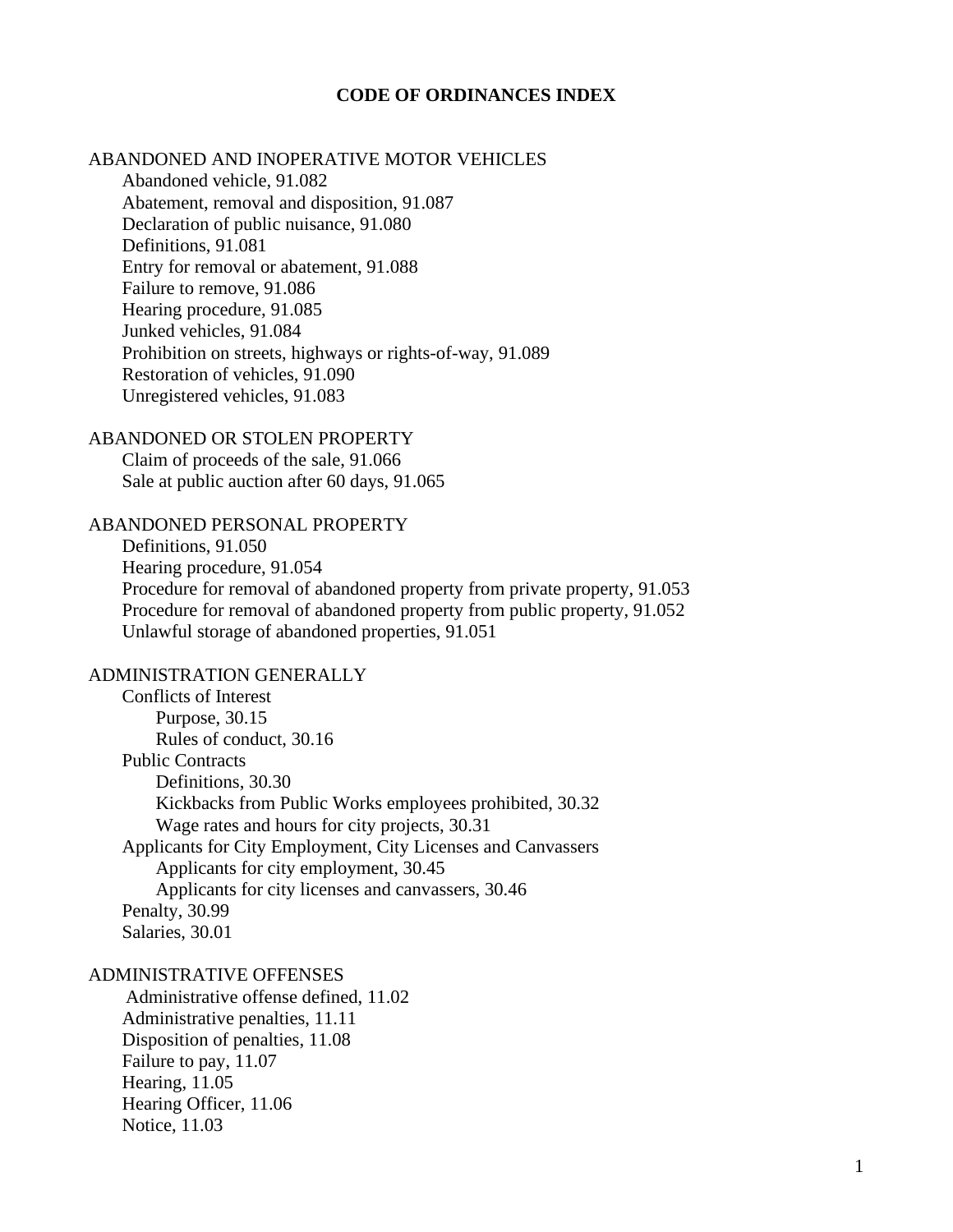ADMINISTRATIVE OFFENSES (Cont'd) Offenses and penalties, 11.09; Subsequent offenses, 11.10 Payment, 11.04 Purpose and intent, 11.01

#### ALCOHOL

3.2% Malt Liquor Definitions, 120.020 Form of affidavit, 120.023 License applications, 120.022 License required, 120.021 Club Licensing Adoption by reference, 120.050 Inspections, 120.052 One day permits, 120.053 State permit required, 120.051 Intoxicating Liquor Basic provisions for licensing, 120.035 Brewery taproom licenses., 120.038 Developmental licenses, 120.037 License process, 120.039 Restaurant licenses, 120.036 Liquor Licensing Procedure Application process, 120.067 Definitions, 120.065 Denial of license, 120.068 Enforcement and inspection, 120.072 Fees, 120.066 Inappropriate licensee/location, 120.069 Regulation of hours and conduct, 120.071 Suspension/revocation process, 120.070 Municipal Liquor Store Dispensary Fund, 120.003 Hours of operation, 120.004 Liquor store established, 120.001 Location and operation, 120.002 Regulation, 120.005 Penalty, 120.999 Public Consumption of Alcohol Permits, 120.086 Temporary and/or one day license holders, 120.087 Violations, 120.085

#### ANIMALS

Adoption by reference, 90.12 Application of chapter, 90.13 Dangerous animals, 90.11 Dangerous animal requirements, 90.14 Definitions, 90.01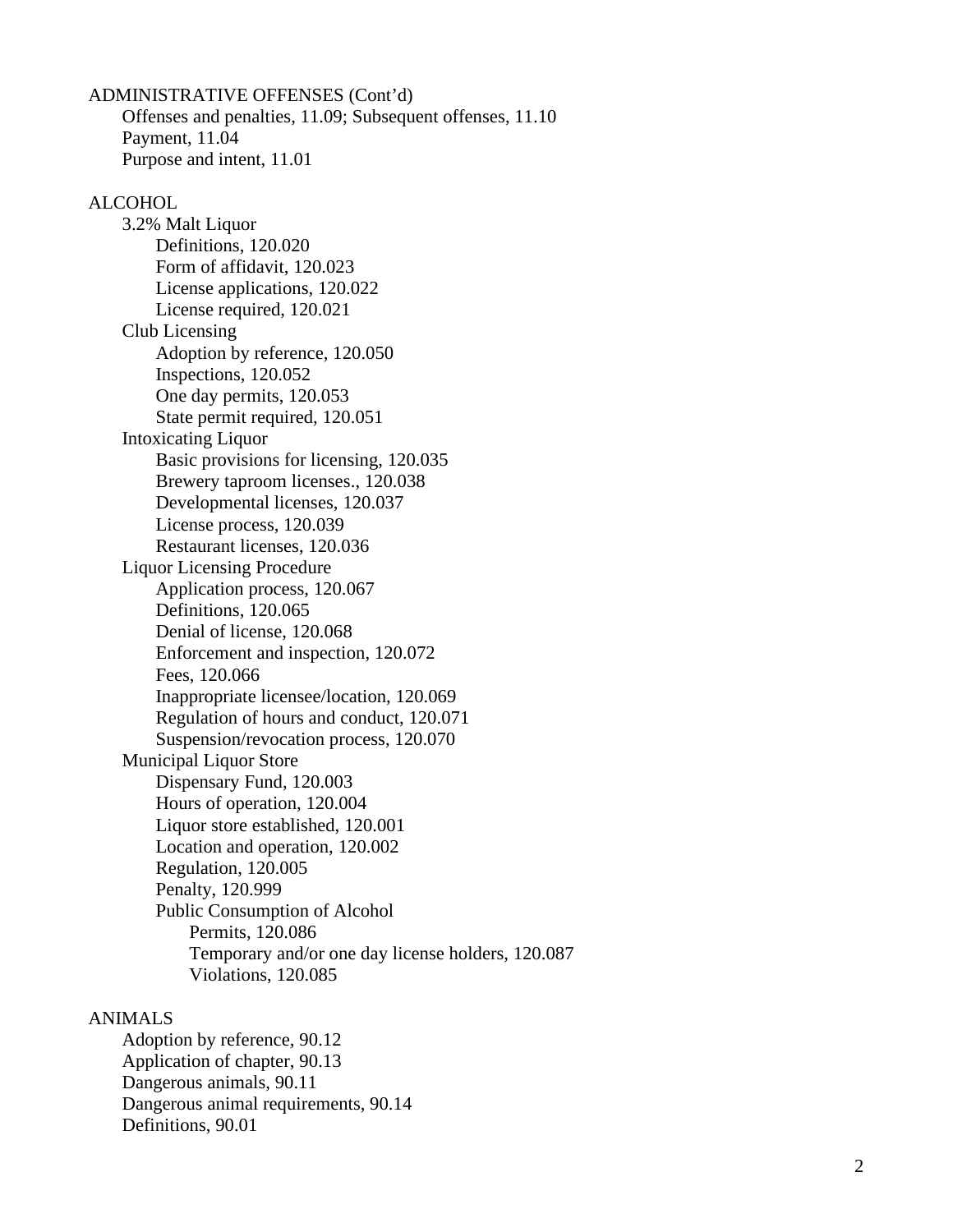ANIMALS (Cont'd) Dog and cat licenses, 90.07 Habitual barking, yelping and the like, 90.04 Impounding, 90.09 Interference with persons, 90.03 Muzzling, 90.06 Pound and Animal Control Officer, 90.08 Public nuisance animals, 90.05 Running at large prohibited, 90.02 Voluntary pickup, 90.10 ANNEXATIONS, TSO I ANNUAL AUDIT, 33.02 APARTMENT RESIDENTIAL DISTRICT, R-3 (See also ZONING) Conditional uses, 155.142 Generally, 155.140 Permitted uses, 155.141 BEVERAGE AND FOOD TAX (See also FINANCE AND REVENUE) Agent of retailer, 35.137 Authority, 35.130 Collection and enforcement, 35.138 Collection of tax at time of sale, 35.136 Copy of notice, 35.140 Definitions, 35.131 Exemption certificates, 35.134 Imposition of tax, 35.132 Presumption of purpose of sale, 35.135 Separate statement; collection from purchaser advertising no tax; minimum uniform tax collection methods, 35.133 Tax clearance issuance of license, 35.139 BICYCLES; OPERATION OF (See also TRAFFIC CODE) Sidewalks, 72.02

Speed, 72.01 Time, 72.03

BINGO, 112.26 (See also COIN-OPERATED DEVICES AND GAMBLING)

BOARD OF ADJUSTMENT (See also ZONING) Board established, 155.305 / Powers and duties, 155.309 Hearings, appeals and notice, 155.307 Intent, 155.312 Proceedings of Board of Adjustment, 155.306 Reversing decision of administrative official, 155.311 Stay of proceedings, 155.308 Variances, 155.310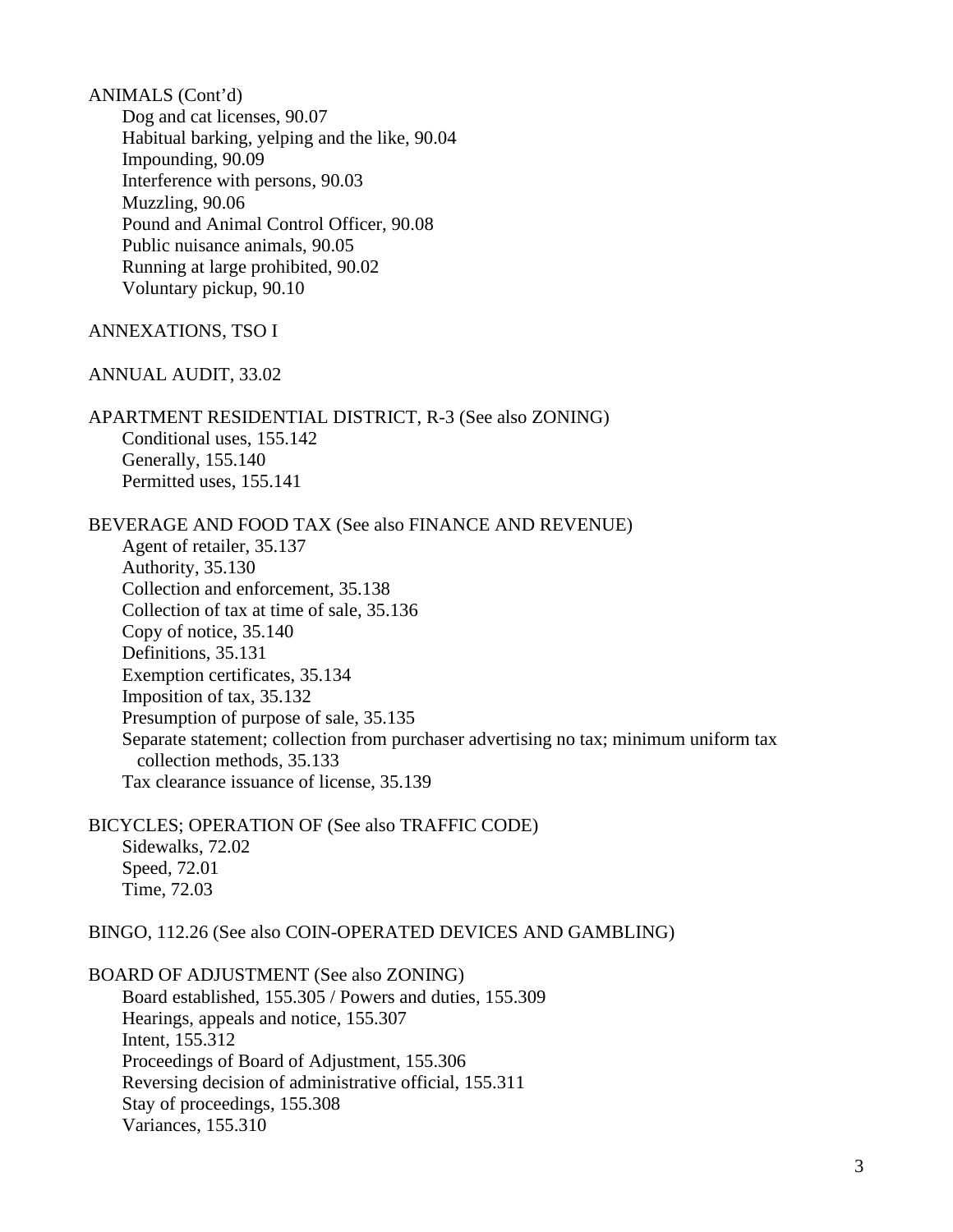BUILDING CODE Licenses required, 150.02 Minnesota State Building Code, 150.01

BUILDINGS AND EXCAVATIONS; HAZARDOUS Abatement, 91.035

BURNING OF SOLID FUELS Definitions, 91.020 Duties of city officers, 91.023 Other requirements upon effective date of this subchapter, 91.022 Permits, 91.021

BURNING; OPEN

Definition, 130.20 Prohibition, 130.22 Regulations adopted, 130.21

#### BUSINESS LICENSING

Applications, 110.03 Business license, 110.02 Display, 110.09 Granting of license, 110.04; Term of license, 110.05 Home occupation license, 110.12 Person defined, 110.01 Prior conviction, 110.07 Pro-rated fee, 110.06 Suspension and revocation, 110.11 Transfers, 110.10 Zoning, 110.08

C-1 RETAIL DISTRICT (See also ZONING) Buffer area between "C-1" and residential zones, 155.160 Conditional uses, 155.157 Generally, 155.155 Height and area regulations, 155.158 Landscaping requirements, 155.159 Permitted uses, 155.156

C-2 COMMERCIAL DISTRICT (See also ZONING) Buffer area between "C-2" and residential zones, 155.178

Conditional uses, 155.177 Generally, 155.175 Landscaping requirements, 155.179 Permitted uses, 155.176

CATS (See ANIMALS)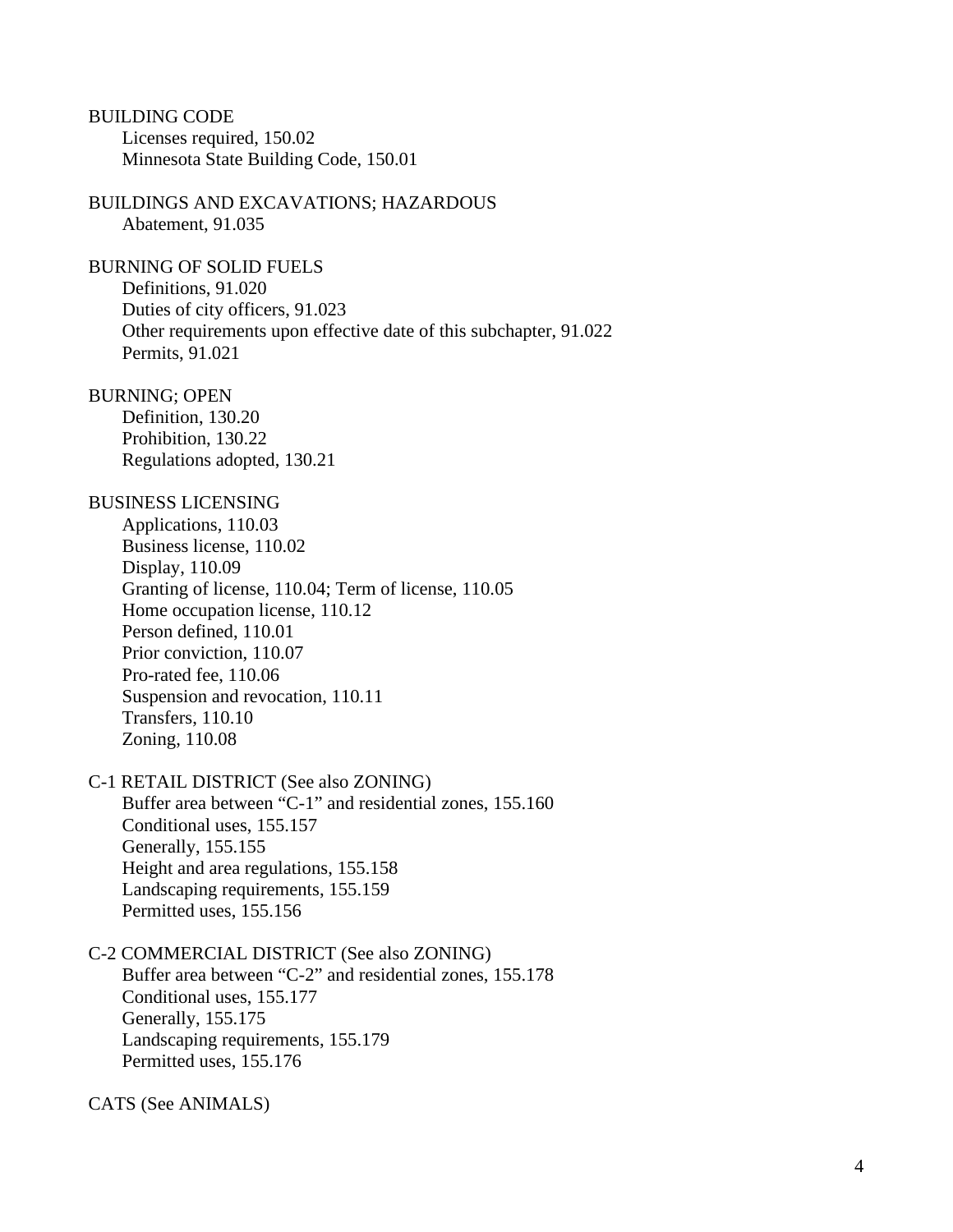# CITY COUNCIL

Agenda, 31.04 Amendment and suspension of rules, 31.07 Mayor, 31.02 Meetings, 31.01 Minutes, 31.03 Ordinances, resolutions and motions, 31.06 Quorum and voting, 31.05

## CITY POLICIES

Clean Air Policy, 34.20-34.24 General records retention policy, 34.01 Personnel policy, 34.03 Respectful workplace policy, 34.04 Special assessment policy, 34.02

# CLEAN AIR POLICY

Future intent, 34.24 Scope and intent, 34.20 Signage, 34.23 Tobacco products prohibited, 34.21 Tobacco products prohibited; locations, 34.22

#### CLERK-TREASURER

Annual audit, 33.02 / Offices combined, 33.01

## CODE OF ORDINANCES

Adoption of statutes and rules and supplements by reference, 10.19 Application to future ordinances, 10.03 Captions, 10.04 Copies of code, 10.18 Definitions, 10.05 Effective date of ordinances, 10.14 Enforcement, 10.20 Errors and omissions, 10.09 General penalty and enforcement, 10.99 Official time, 10.10 Ordinances repealed, 10.12 Ordinances unaffected, 10.13 Ordinances which amend or supplement code, 10.16 Preservation of penalties, offenses, rights and liabilities, 10.17 Reasonable time, 10.11 Reference to offices, 10.08 Reference to other sections, 10.07 Repeal or modification of ordinance, 10.15 Rules of interpretation, 10.02 Severability, 10.06 Title of code, 10.01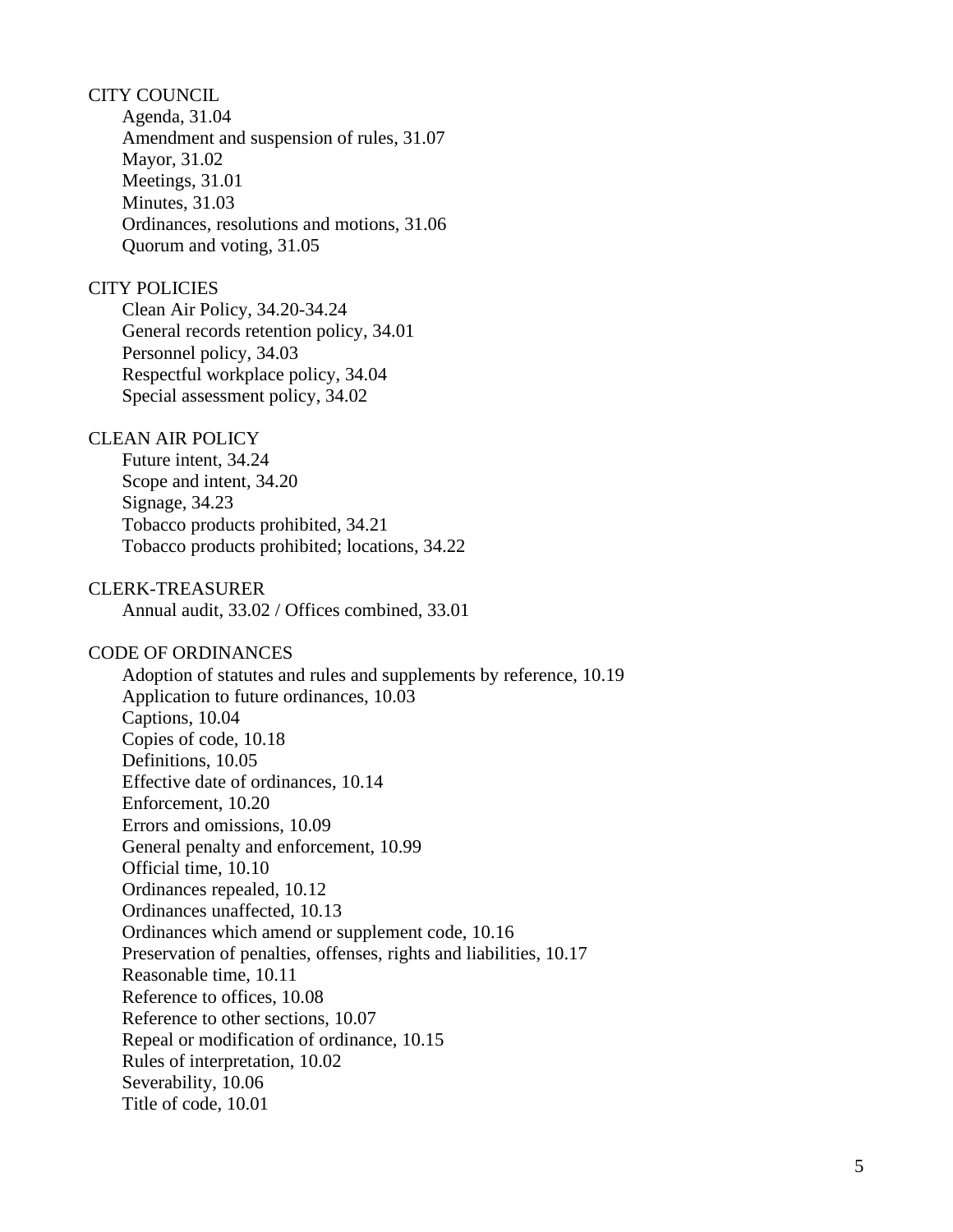COIN-OPERATED DEVICES AND GAMBLING Charitable Gambling State license reporting requirements, 112.40 Definitions, 112.01, 112.02 Lawful Gambling Application procedure, 112.21 Bingo, 112.26 Conduct of gambling, 112.23 Contributions, 112.22 Eligible premises, 112.19 License or permit required, 112.17 Local gambling permit fee, 112.20 Persons eligible for a license or permit, 112.18 Prizes, 112.25 Provision of state law adopted, 112.16 Purpose, 112.15 Reporting requirements, 112.24 Penalty, 112.99 Transfers, 112.03

COMMERCIAL DISTRICT, C-2 (See also ZONING)

Buffer area between "C-2" and residential zones, 155.178 Conditional uses, 155.177 Generally, 155.175 Landscaping requirements, 155.179 Permitted uses, 155.176

COMMITTEES, 32.01

COMMON EXCAVATION, DRAINAGE, CONTAMINATED SOILS AND WETLANDS Common excavation and drainage alterations, 151.01 Contaminated soils; definitions, 151.02 General provisions, 151.03 Penalty, 151.99 Wetland Protection Application and issuance of permit, 151.26 Definitions, 151.32 Delineation of wetlands, 151.17 Dredging/excavation/grading, 151.23 Enforcement procedures, 151.31 Exemptions, 151.29 Expiration and renewal of permit, 151.28 Filling, 151.22 Findings and intent, 151.15 Inspection of work, 151.27 Mitigation, 151.25 No net loss, 151.18 Permit required, 151.21 Purpose, 151.16 Standards, 151.19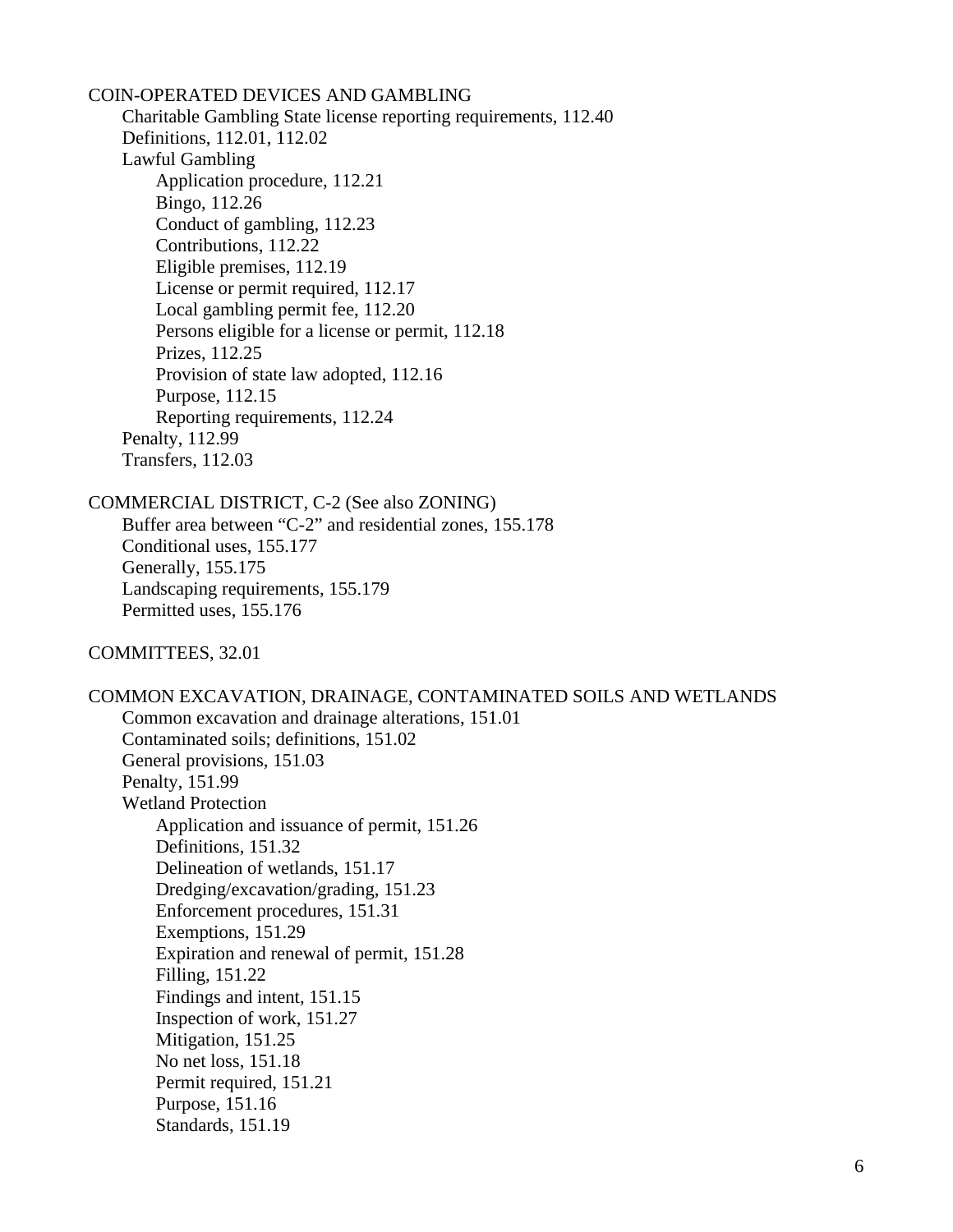COMMON EXCAVATION, DRAINAGE, CONTAMINATED SOILS & WETLANDS (Cont'd) Stormwater runoff, 151.24 Variances, 151.30 Wetland alteration, 151.20 CONDITIONAL USES (See also ZONING) Compliance, 155.272; Uses enumerated, 155.273 Manufactured housing park, 155.275 Permit from City Council, 155.270 Procedure for hearing, 155.276 Protections required, 155.274 Study and report by Planning Commission, 155.271 CONDUCT REGULATIONS Curfew imposed, 130.50 Parental responsibility, 130.51 Disorderly conduct, 130.01; Disorderly premises, 130.03 Drug paraphernalia, 130.05 Obstructing a public officer, 130.04 Open Burning Definition, 130.20 Prohibition, 130.22 Regulations adopted, 130.21 Penalty, 130.99 Predatory Offenders Definitions, 130.66 Exceptions, 130.68 Findings and intent, 130.65 Predatory offenders prohibition; exceptions, 130.67 Trespass Public property trespass, 130.36 Trespass, 130.35 Urination and defecation, 130.02 CONSTRUCTION AND POST-CONSTRUCTION STORMWATER MANAGEMENT Appeal notice of violation, 152.12 Applicability, 152.03 Cost of abatement of the violation, 152.14 Costs, 152.10 Definitions, 152.02 Enforcement, 152.09; Enforcement measures after appeal, 152.13 Erosion and sediment control site plan and plan narrative, 152.06 Excavation/fill permit process and data requirements, 152.05 Inspection and fees, 152.08 Maintenance of structure BMPs, 152.07 Penalty, 152.99 Purpose and intent, 152.01 Remedies not exclusive, 152.15 Required excavation/fill permit, 152.04 Stop work order, 152.11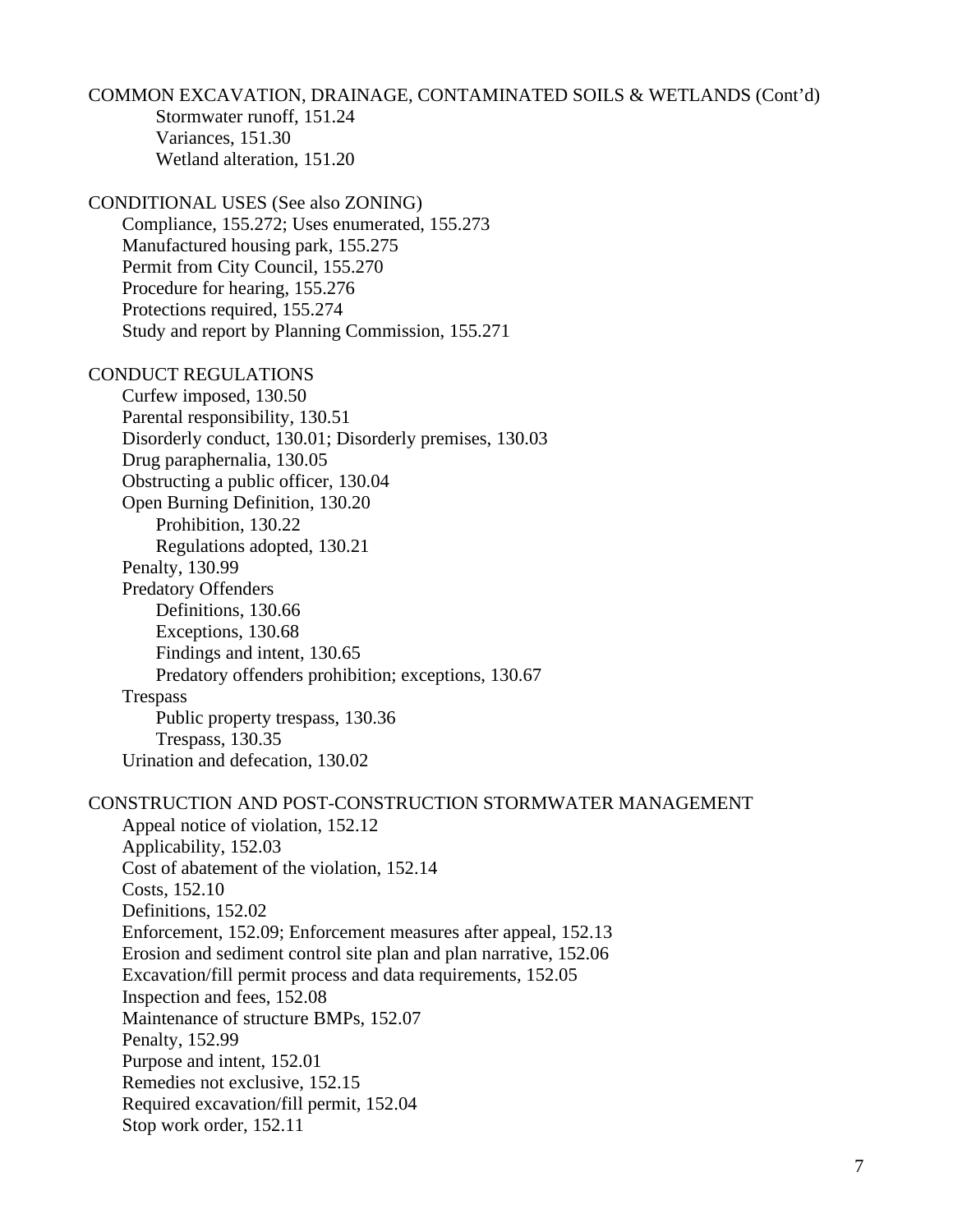# CONSTRUCTION FUND, 35.002 (See also FINANCE AND REVENUE)

# COUNCIL (See CITY COUNCIL)

**CURFEW** Curfew imposed, 130.50 Parental responsibility, 130.51

DANCING; PUBLIC (See also SPECIAL EVENTS; PUBLIC DANCING) Adoption by reference, 118.15 / Term, 118.16

DEBT SERVICE FUND, 35.001 (See also FINANCE AND REVENUE)

DEFECATION AND URINATION, 130.02

DESIGN STANDARDS, 154.03 (See also SUBDIVISIONS)

DISORDERLY CONDUCT, 130.01

DOGS (See ANIMALS)

DRIVING (See TRAFFIC CODE)

# DRUG PARAPHERNALIA, 130.05

# EMERGENCY MANAGEMENT

Definitions, 36.02 Emergency management a government function, 36.07 Emergency regulations, 36.06 Establishment of emergency management organization, 36.03 Local emergencies, 36.05 Participation in labor disputes or politics, 36.08 Penalty, 36.99 Policy and purpose, 36.01 Powers and duties of Director, 36.04

FEE SCHEDULE, 37.01

EMPLOYEE POLICY, 34.03

## EMPLOYEES

Clerk-Treasurer: Annual audit, 33.02 / Offices combined, 33.01

FAIR HOUSING

Civil enforcement procedure, 93.07 Definitions, 93.02 Enforcement procedures, 93.05 Exemptions and exceptions, 93.04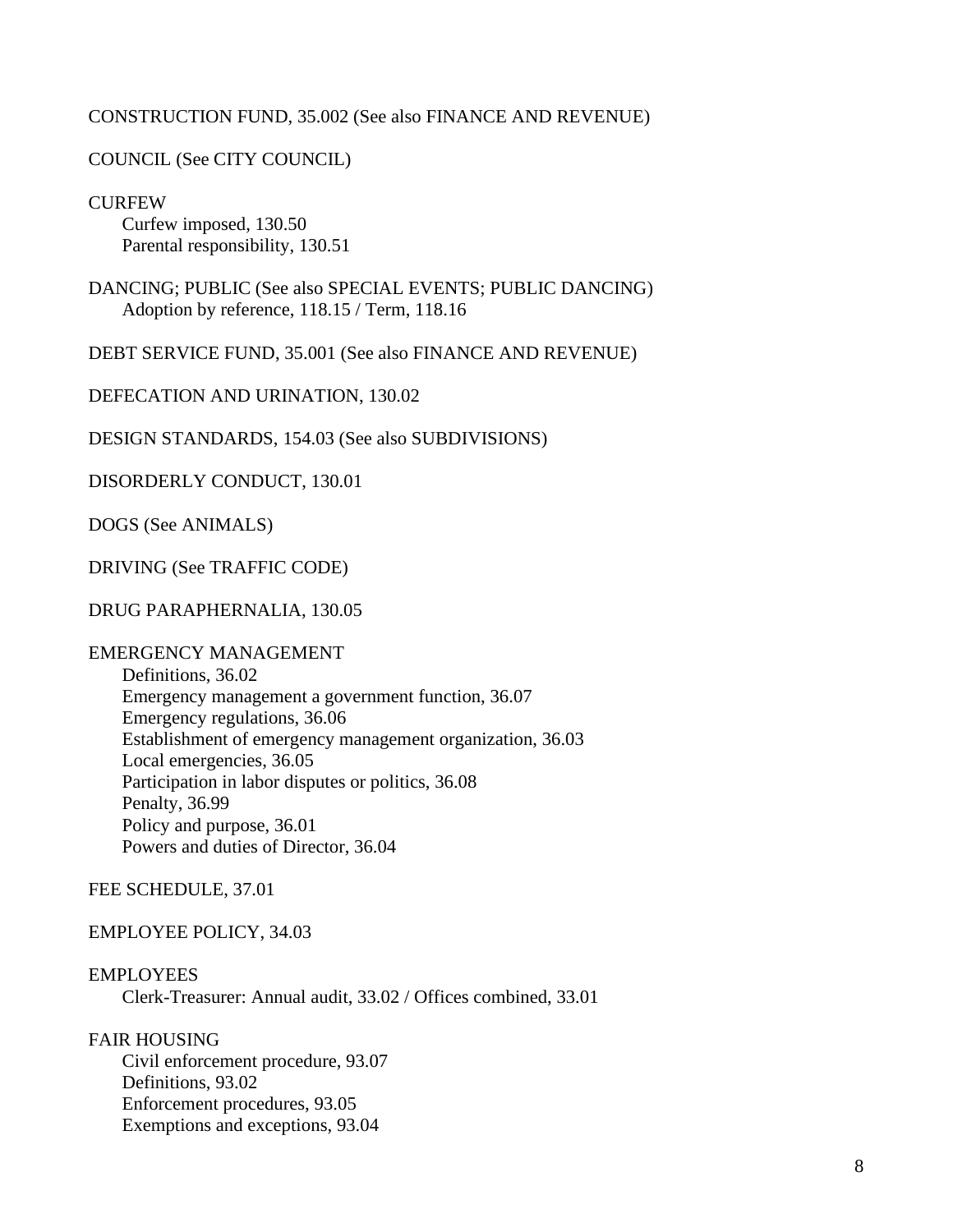FAIR HOUSING (Cont'd) Penalty, 93.99 Prohibited acts in regards to housing, 93.03 Purpose and intent, 93.01 Statute of limitations, 93.06

# FILLING STATIONS

Definition, 117.01 / Eligibility, 117.05 Fee, 117.03 Inspections, 117.06 License required, 117.02 Operation, 117.07 / Transfers, 117.04

#### FINANCE AND REVENUE

Escrow Deposits Enforcement, 35.039 Escrow deposit required, 35.036 Fee schedule, 35.037 Individual fees, 35.038 Intent, 35.035 Refund, 35.040 Food and Beverage Tax Agent of retailer, 35.137 Authority, 35.130 Collection and enforcement, 35.138 Collection of tax at time of sale, 35.136 Copy of notice, 35.140 Definitions, 35.131 Exemption certificates, 35.134 Imposition of tax, 35.132 Presumption of purpose of sale, 35.135 Separate statement; collection from purchaser advertising no tax; minimum uniform tax collection methods, 35.133 Tax clearance issuance of license, 35.139 Funds and Accounts Construction Fund, 35.002 Debt Service Fund, 35.001 Fire Escrow Account, 35.003 Lodging Tax Administration of tax, 35.089 Advertising no tax, 35.084 Appeals, 35.093 Collections, 35.082 Definitions, 35.080 Examination of return, adjustments, notices and demands, 35.086 Examine records, 35.090 Exemptions, 35.083 Failure to file a return, 35.088 Imposition of tax, 35.081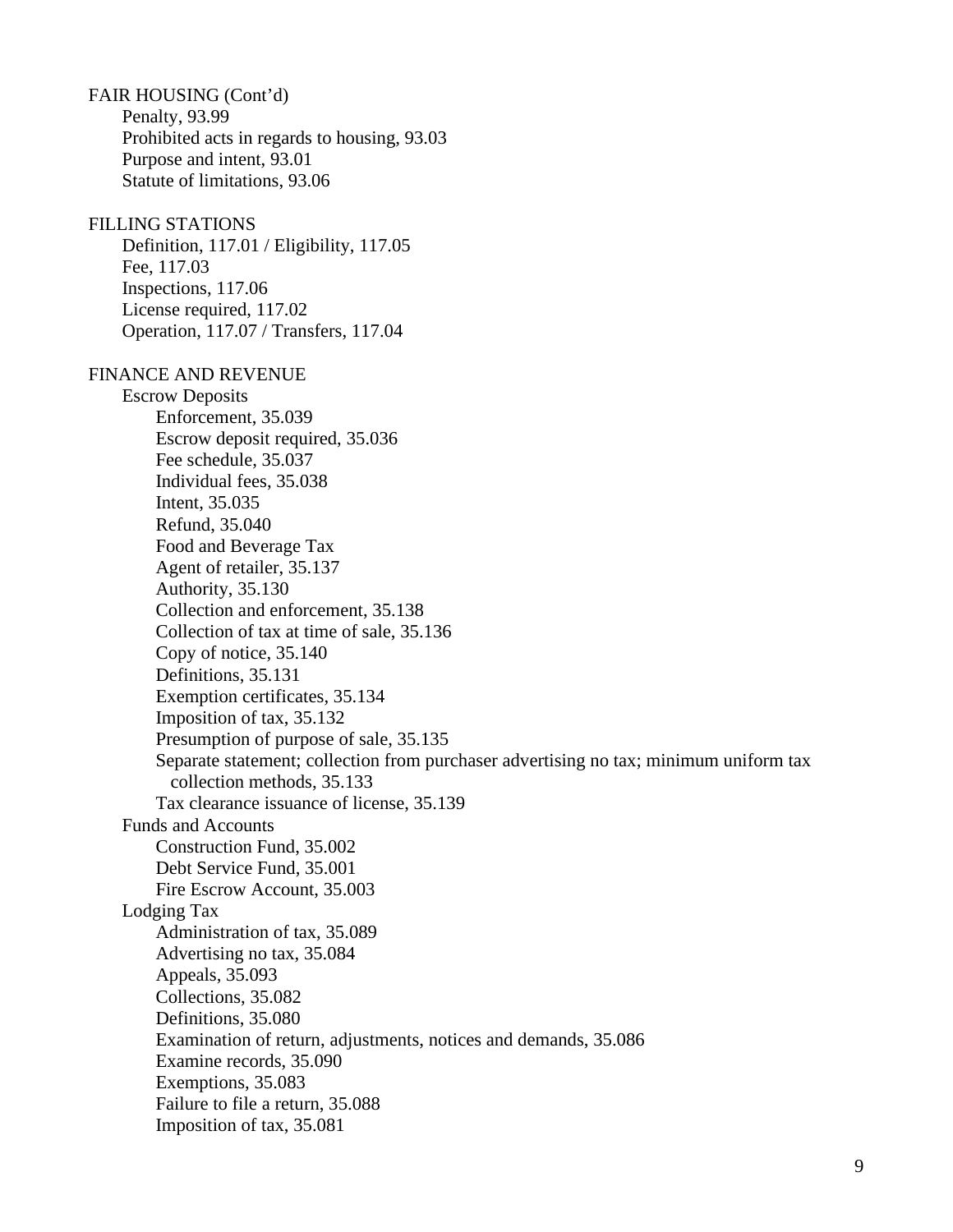FINANCE AND REVENUE (Cont'd) Payments and returns, 35.085 Refunds, 35.087 Term, 35.094 Use of proceeds, 35.092 Violations, 35.091 Penalty, 35.999 Proctor Trust Fund Books and records of the Trust Fund; location thereof, 35.064 City shall be trustee of funds; accounting, 35.060 Disbursement accounts, 35.063 Establishment of Board of Trustees, 35.058 Establishment of Trust Fund, 35.056 Limitation of power of Board of Trustees, 35.061 Loans and grants for business development, health care improvement or recreational development, 35.062 Members of Board, 35.066 Powers of Board of Trustees, 35.059 Purposes, 35.057 Recitals, 35.055 Transfers to Trust Fund; how made, 35.065 Sales and Use Tax- Definitions, 35.106 Agent of retailer, 35.114 Agreement with the Commissioner, 35.120 Authority, 35.105 Bonding authority, 35.109 Collection and enforcement, 35.116 Collection of sales and use tax at time of sale, 35.113 Copy of notice, 35.118 Deposit of revenues; costs of administration; termination of tax, 35.119 Effective date of tax; transitional sales, 35.115 Sales and Use Tax (Cont'd) Exemption certificates, 35.111 Local sales and use tax imposed; amount of tax; coordination with state sales and use tax laws and rules, 35.107 Presumption of purpose of sale, 35.112 Proceeds, 35.108 Separate statement; collection from purchaser advertising no tax; minimum uniform tax collection methods, 35.110 Tax clearance; issuance of license, 35.117 Unclaimed Property Defined, 35.015 Disposal, 35.021 Found property, 35.017 Money, 35.019 Perishable or dangerous property, 35.018 Procedure, 35.016 Property seized as evidence, 35.020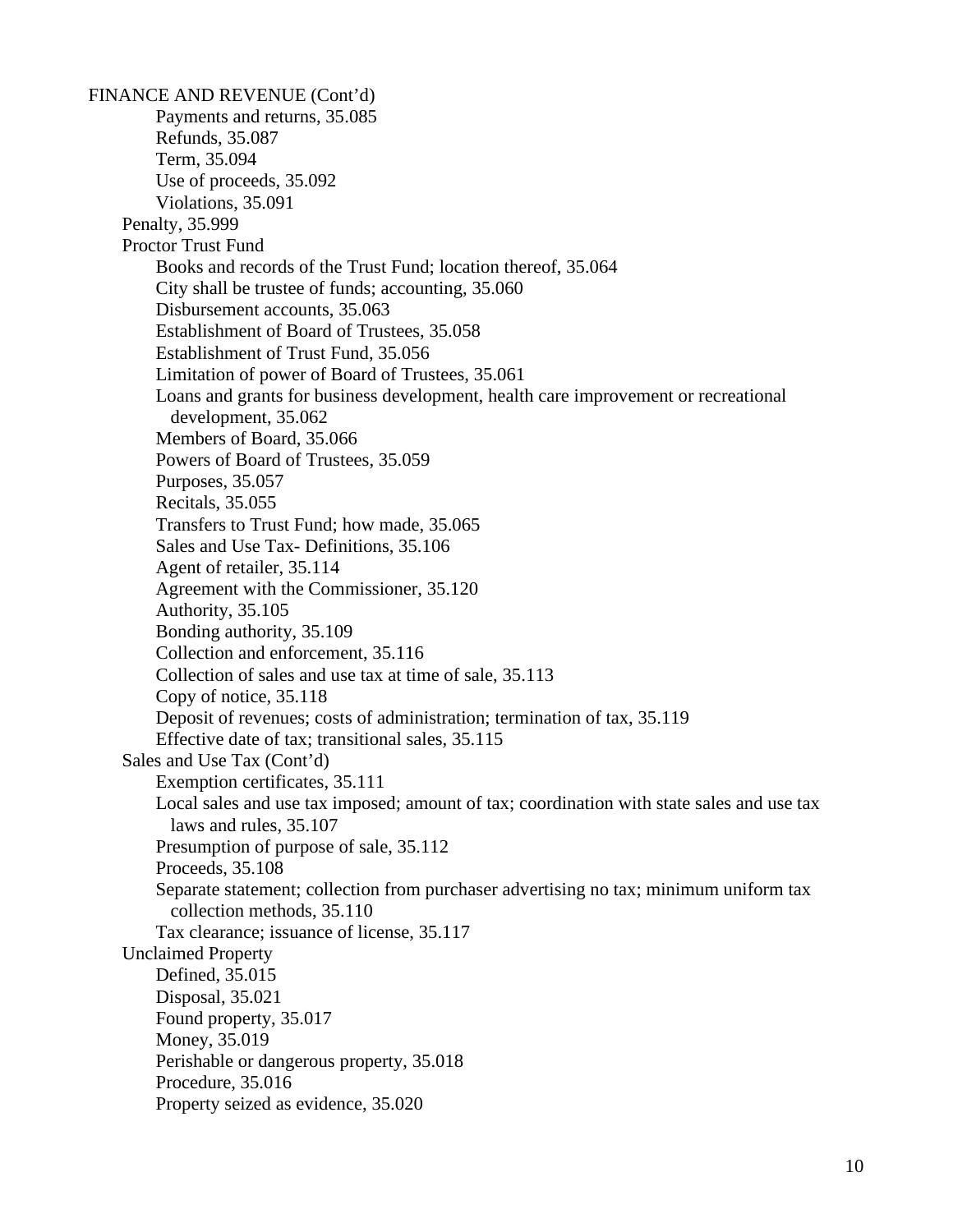FIRE DEPARTMENT Appointment, 32.16 Established, 32.15 Fire Chief, 32.17 Volunteer Fire Department attendance requirements, 32.18

## FIRE ESCROW ACCOUNT, 35.003 (See also FINANCE AND REVENUE)

#### FLOODPLAINS, 153.01

# FOOD AND BEVERAGE TAX, 35.130-35.140 (See also BEVERAGE AND FOOD TAX; FINANCE AND REVENUE)

## FRANCHISES, TSO II

FUNDS AND ACCOUNTS (See also FINANCE AND REVENUE) Construction Fund, 35.002 Debt Service Fund, 35.001 Fire Escrow Account, 35.003

GAMBLING AND COIN-OPERATED DEVICES Charitable Gambling State license reporting requirements, 112.40 Definitions, 112.01 Gambling, 112.02 Lawful Gambling Application procedure, 112.21 Bingo, 112.26 Conduct of gambling, 112.23 Contributions, 112.22 Eligible premises, 112.19; Persons eligible for a license or permit, 112.18 License or permit required, 112.17 Local gambling permit fee, 112.20 Prizes, 112.25 Provision of state law adopted, 112.16 Purpose, 112.15 Reporting requirements, 112.24 Penalty, 112.99 Transfers, 112.03

GARBAGE COLLECTION

License required, 114.01 / Regulations, 114.02

## GAS STATIONS

Definition, 117.0; Eligibility, 117.05 Inspections, 117.06 License required, 117.02 / Fee, 117.03 Operation, 117.07 Transfers, 117.04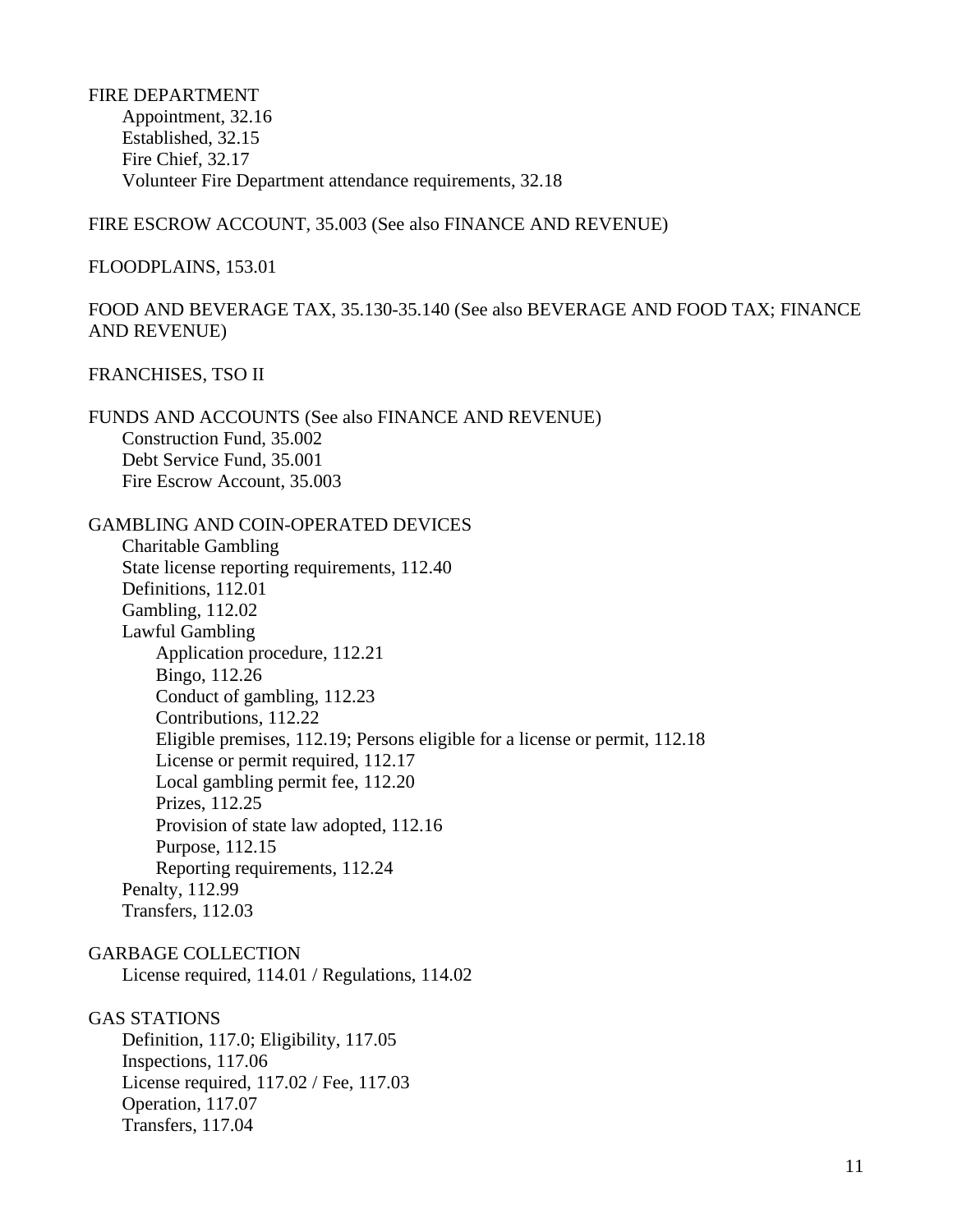## HAZARDOUS BUILDINGS AND EXCAVATIONS; Abatement 91.035

HEARING OFFICER, 11.06 (See ADMINISTRATIVE OFFENSES)

HOME OCCUPATION LICENSE, 110.12 (See BUSINESS LICENSING)

HOUSING; FAIR, 93.01-93.07, 93.99 (See FAIR HOUSING)

HUNTING AND TRAPPING Hunting Deer by Bow and Arrow Chief of Police to report, 132.04 Definitions, 132.01 / Exceptions, 132.03 Prohibitions against hunting; discharge of bow and arrow, 132.02 Penalty, 132.99 Prohibition on Feeding Certain Animals Prohibition, 132.30 Trapping Definitions, 132.16 / Exceptions, 132.18 Purpose, 132.15 Violations, 132.17 INDUSTRIAL DISTRICT (See also ZONING) Buffer area between "I" and residential zones, 155.193 Generally, 155.190 Landscaping requirements, 155.192 Permitted uses, 155.191 IMPOUNDMENT AND TOWING; MUNICIPAL Definitions, 116.03 Driving wrecker to the scene of accident, 116.14 Emergency towing service, 116.12 Fees, 116.06 Impoundment authority, 116.01 Insurance, 116.08 License application process, 116.05 License issuance, refusal, revocation, 116.07 Off-street parking required, 116.09 Powers and duties of the Chief of Police, 116.11 Reclaiming vehicles, 116.02 Soliciting towing business at the scene of accident prohibited; presence at scene is evidence of violation, 116.15 Storage lot facilities, 116.17 Towing fees, 116.16 Towing licenses required, 116.04 Towing rotation list, 116.13 Wrecker vehicle inspection, 116.10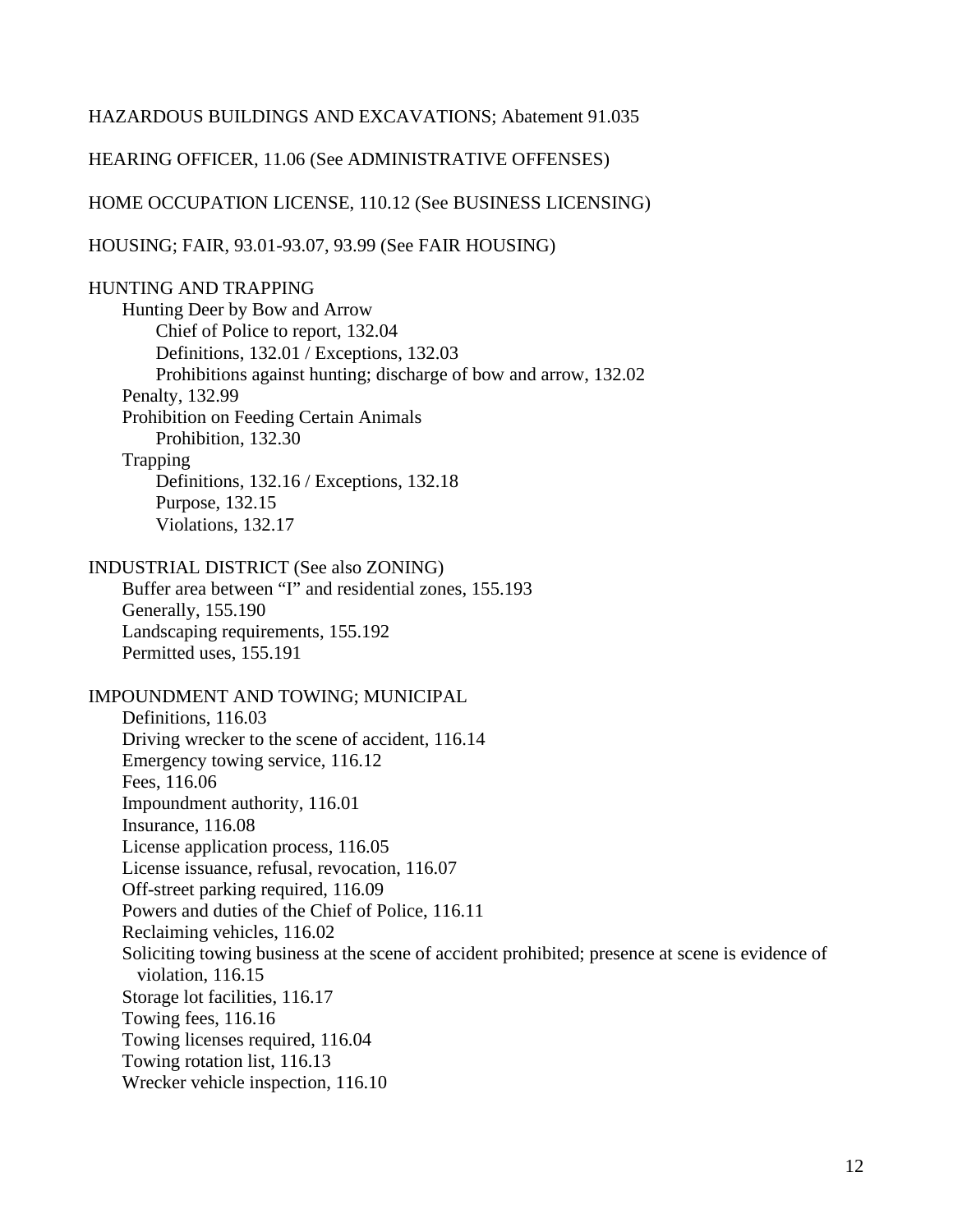## INDUSTRIAL DISTRICT, I (See also ZONING)

Buffer area between "I" and residential zones, 155.193 Generally, 155.190 Landscaping requirements, 155.192 Permitted uses, 155.191

# INTRUSIVE LIGHTING

Exceptions, 91.107 In general, 91.105 Specific standards, 91.106

## JUNKED VEHICLES, 91.084 (See ABANDONED AND INOPERATIVE MOTOR VEHICLES)

## KENNELS

Kennel licenses, 111.02 Conditions for issuance of a kennel license, 111.03 Definitions, 111.01

LIQUOR REGULATIONS 3.2% Malt Liquor Definitions, 120.020 Form of affidavit, 120.023 License applications, 120.022 License required, 120.021 Club Licensing Adoption by reference, 120.050 Inspections, 120.052 One day permits, 120.053 State permit required, 120.051 Intoxicating Liquor Basic provisions for licensing, 120.035 Brewery taproom licenses., 120.038 Developmental licenses, 120.037 License process, 120.039 Restaurant licenses, 120.036 Liquor Licensing Procedure Application process, 120.067 Definitions, 120.065 Denial of license, 120.068 Enforcement and inspection, 120.072 Fees, 120.066 Inappropriate licensee/location, 120.069 Regulation of hours and conduct, 120.071 Suspension/revocation process, 120.070 Municipal Liquor Store Dispensary Fund, 120.003 Hours of operation, 120.004 Liquor store established, 120.001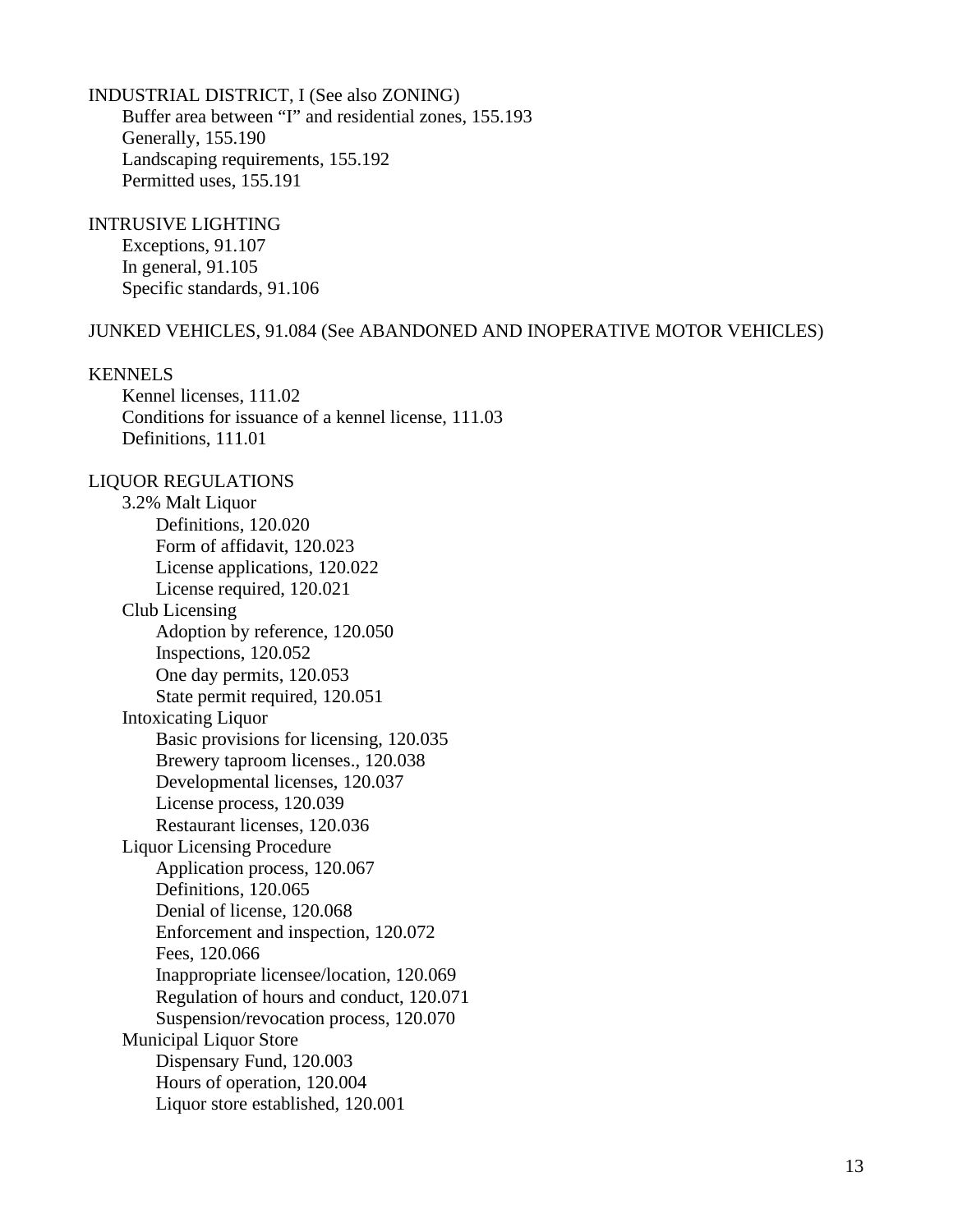LIQUOR REGULATIONS (Cont'd) Location and operation, 120.002 Regulation, 120.005 Penalty, 120.999 Public Consumption of Alcohol Permits, 120.086 Temporary and/or one day license holders, 120.087 Violations, 120.085 LODGING TAX (See also FINANCE AND REVENUE) Administration of tax, 35.089 Advertising no tax, 35.084 Appeals, 35.093 Collections, 35.082 Definitions, 35.080 Examination of return, adjustments, notices and demands, 35.086 Examine records, 35.090 Exemptions, 35.083 Failure to file a return, 35.088 Imposition of tax, 35.081 Payments and returns, 35.085 Refunds, 35.087 Term, 35.094 Use of proceeds, 35.092 Violations, 35.091

MAYOR, 31.02 (See CITY COUNCIL)

# MINNESOTA STATE BUILDING CODE, 150.01

MOTOR VEHICLES; ABANDONED AND INOPERATIVE Abandoned vehicle, 91.082 Abatement, removal and disposition, 91.087 Declaration of public nuisance, 91.080 Definitions, 91.081 Entry for removal or abatement, 91.088 Failure to remove, 91.086 Hearing procedure, 91.085 Junked vehicles, 91.084 Prohibition on streets, highways or rights-of-way, 91.089 Restoration of vehicles, 91.090 Unregistered vehicles, 91.083

MUNICIPAL TOWING AND IMPOUNDMENT Definitions, 116.03 Driving wrecker to the scene of accident, 116.14 Emergency towing service, 116.12 Fees, 116.06; Towing fees, 116.16 Impoundment authority, 116.01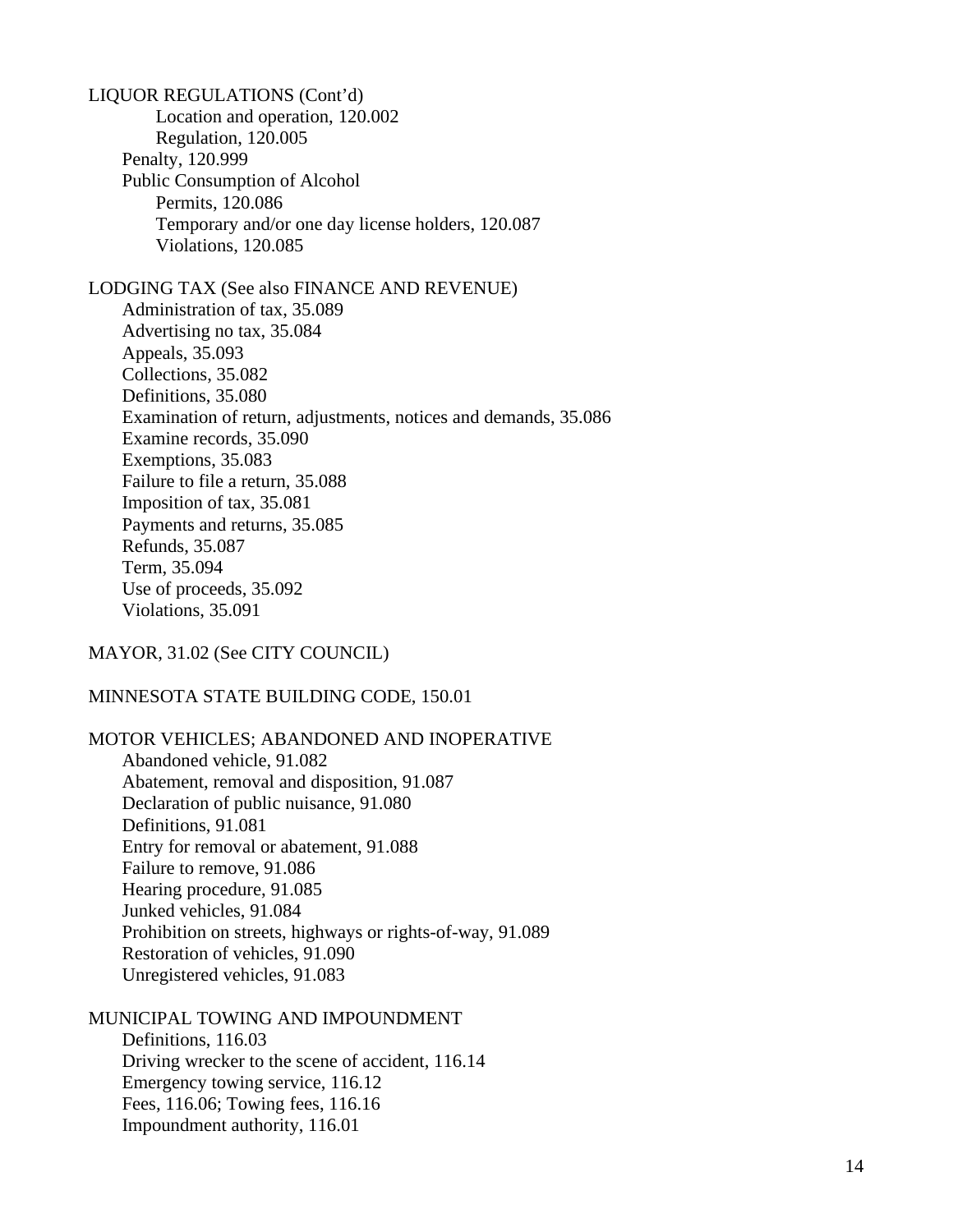MUNICIPAL TOWING AND IMPOUNDMENT (Cont'd) Insurance, 116.08 License application process, 116.05 License issuance, refusal, revocation, 116.07 Off-street parking required, 116.09 Powers and duties of the Chief of Police, 116.11 Reclaiming vehicles, 116.02 Soliciting towing business at the scene of accident prohibited; presence at scene is evidence of violation, 116.15 Storage lot facilities, 116.17 Towing licenses required, 116.04 Towing rotation list, 116.13 Wrecker vehicle inspection, 116.10

#### **NOISE**

Noises prohibited, 131.01 Unlawful acts, 131.02 / Penalty, 131.99

NON-MOTORIZED VEHICLES; PROHIBITED AREAS, Ch. 73 Sch. I (See also TRAFFIC CODE)

## NUISANCES AND OFFENSES

Abandoned and Inoperative Motor Vehicles Abandoned vehicle, 91.082 Abatement, removal and disposition, 91.087 Declaration of public nuisance, 91.080 Definitions, 91.081 Entry for removal or abatement, 91.088 Failure to remove, 91.086 Hearing procedure, 91.085 Junked vehicles, 91.084 Prohibition on streets, highways or rights-of-way, 91.089 Restoration of vehicles, 91.090 Unregistered vehicles, 91.083 Abandoned Personal Property Definitions, 91.050 Hearing procedure, 91.054 Procedure for removal of abandoned property from private property, 91.053 Procedure for removal of abandoned property from public property, 91.052 Unlawful storage of abandoned properties, 91.051 Burning of Solid Fuels Definitions, 91.020 Duties of city officers, 91.023 Other requirements upon effective date of this subchapter, 91.022 Permits, 91.021 Hazardous Buildings and Excavations Abatement, 91.035 Intrusive Lighting Exceptions, 91.107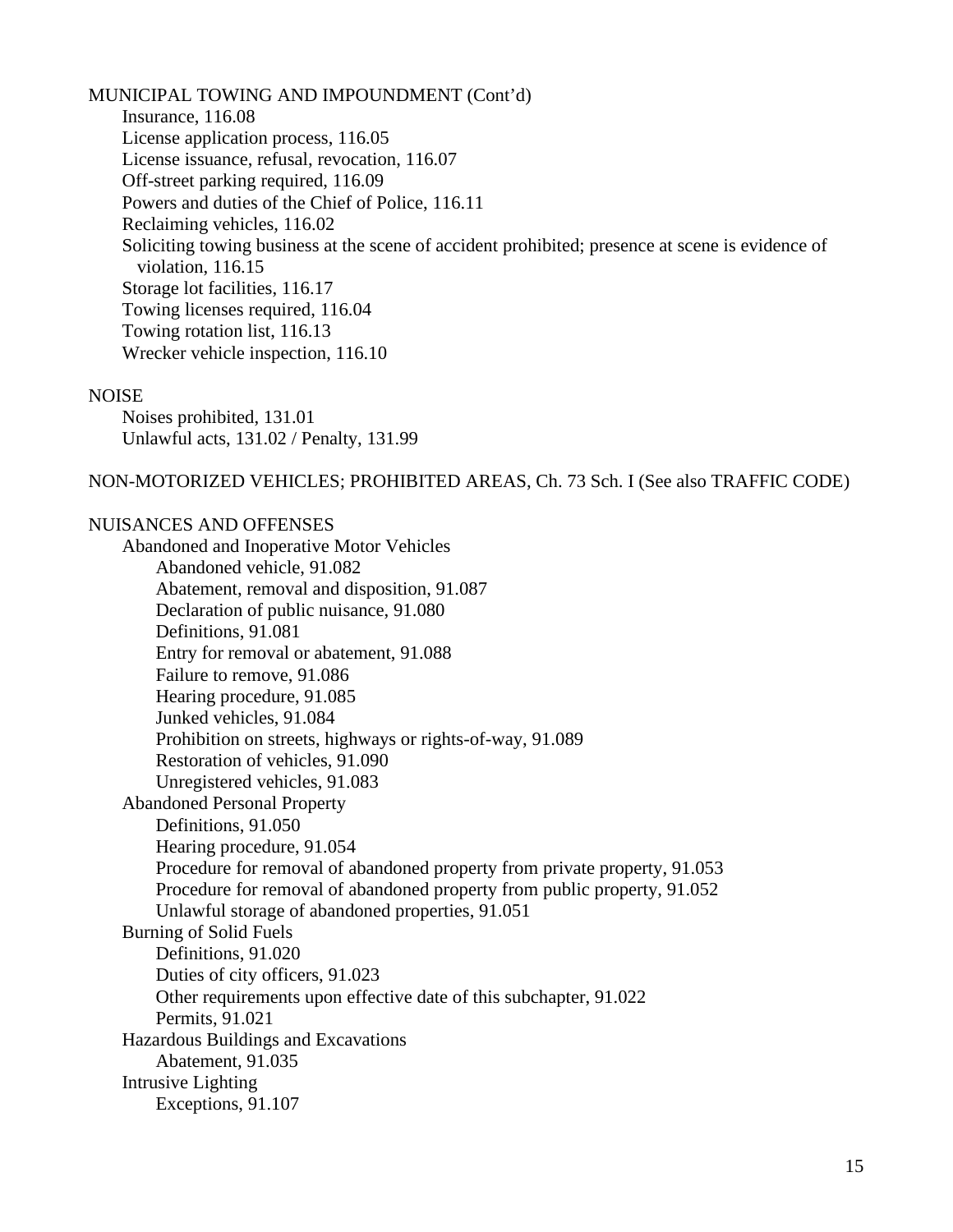NUISANCES AND OFFENSES (Cont'd) In general, 91.105 Specific standards, 91.106 Lost, Stolen or Abandoned Property Claim of proceeds of the sale, 91.066 Sale at public auction after 60 days, 91.065 Nuisances Abatement, 91.007 Enforcement, 91.005 Public nuisance defined, 91.001 Public nuisances affecting health, 91.002 Public nuisances affecting morals and decency, 91.003 Public nuisances affecting peace and safety, 91.004 Racing cars and stock cars, 91.006 Penalty, 91.999 User Charge for Excessive Consumption of Police Services Administrative appeal, 91.125 Applicability of subchapter, 91.126 Cost; collection, 91.124 Definitions, 91.12; Purpose, 91.120 Initial police response to nuisance event, 91.122 Subsequent police responses; liability, 91.123

O/R OPEN SPACE/RECREATIONAL DISTRICT (See also ZONING) Conditional use permit process, 155.052 Generally, 155.050 Minimum parcel size, 155.053 Permitted uses, 155.051

OBSTRUCTING A PUBLIC OFFICER, 130.04

#### OFFENSES; ADMINISTRATIVE (See ADMINISTRATIVE OFFENSES)

ONE-FAMILY RESIDENTIAL DISTRICT (See also ZONING)

R-1A

Conditional uses, 155.082 Generally, 155.080 Permitted uses, 155.081

R-1B

Generally, 155.095 Permitted uses, 155.096

OPEN BURNING; 130.20-130.22

OPEN SPACE/RECREATIONAL DISTRICT, O/R (See also ZONING) Conditional use permit process, 155.052 Generally, 155.050 Minimum parcel size, 155.053 Permitted uses, 155.051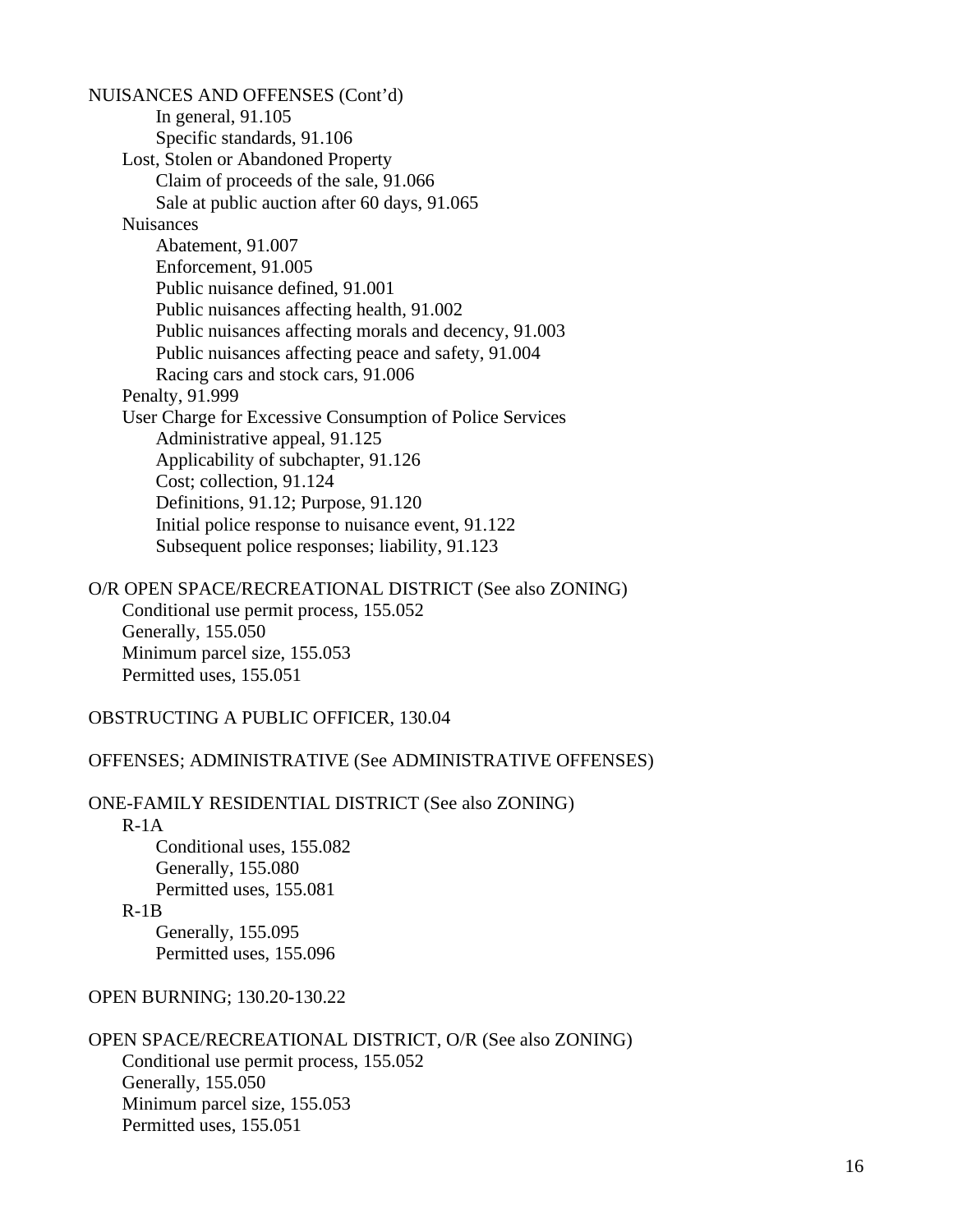# ORDINANCES; CODE OF (See CODE OF ORDINANCES)

# PARKING (See TRAFFIC CODE)

# PEDDLERS, SOLICITORS AND TRANSIENT MERCHANTS

Application, 115.03 Definitions, 115.01 Display, 115.07 Fee, 115.05 License required, 115.02 Practices prohibited, 115.08 Refunds, 115.06 Term, 115.04

PERSONAL PROPERTY; ABANDONED, 91.050-91.054 (See also ABANDONED PERSONAL PROPERTY)

PERSONNEL POLICY, 34.03

# PLANNING COMMISSION (See also ZONING) Planning Commission duties and purpose, 155.371 Planning Commission established, 155.370

PLATS (See SUBDIVISIONS)

POLICE CIVIL SERVICE COMMISSION, 32.02

POLICIES, 34.01-34.24 (See also CITY POLICIES)

# PREDATORY OFFENDERS

Definitions, 130.66 Exceptions, 130.68 Findings and intent, 130.65 Predatory offenders prohibition; exceptions, 130.67

PROCTOR TRUST FUND (See also FINANCE AND REVENUE) Books and records of the Trust Fund; location thereof, 35.064 City shall be trustee of funds; accounting, 35.060 Disbursement accounts, 35.063 Establishment of Board of Trustees, 35.058 / Establishment of Trust Fund, 35.056 Limitation of power of Board of Trustees, 35.061 Loans and grants for business development, health care improvement or recreational development, 35.062 Members of Board, 35.066 Powers of Board of Trustees, 35.059 Purposes, 35.057 Recitals, 35.055 Transfers to Trust Fund; how made, 35.065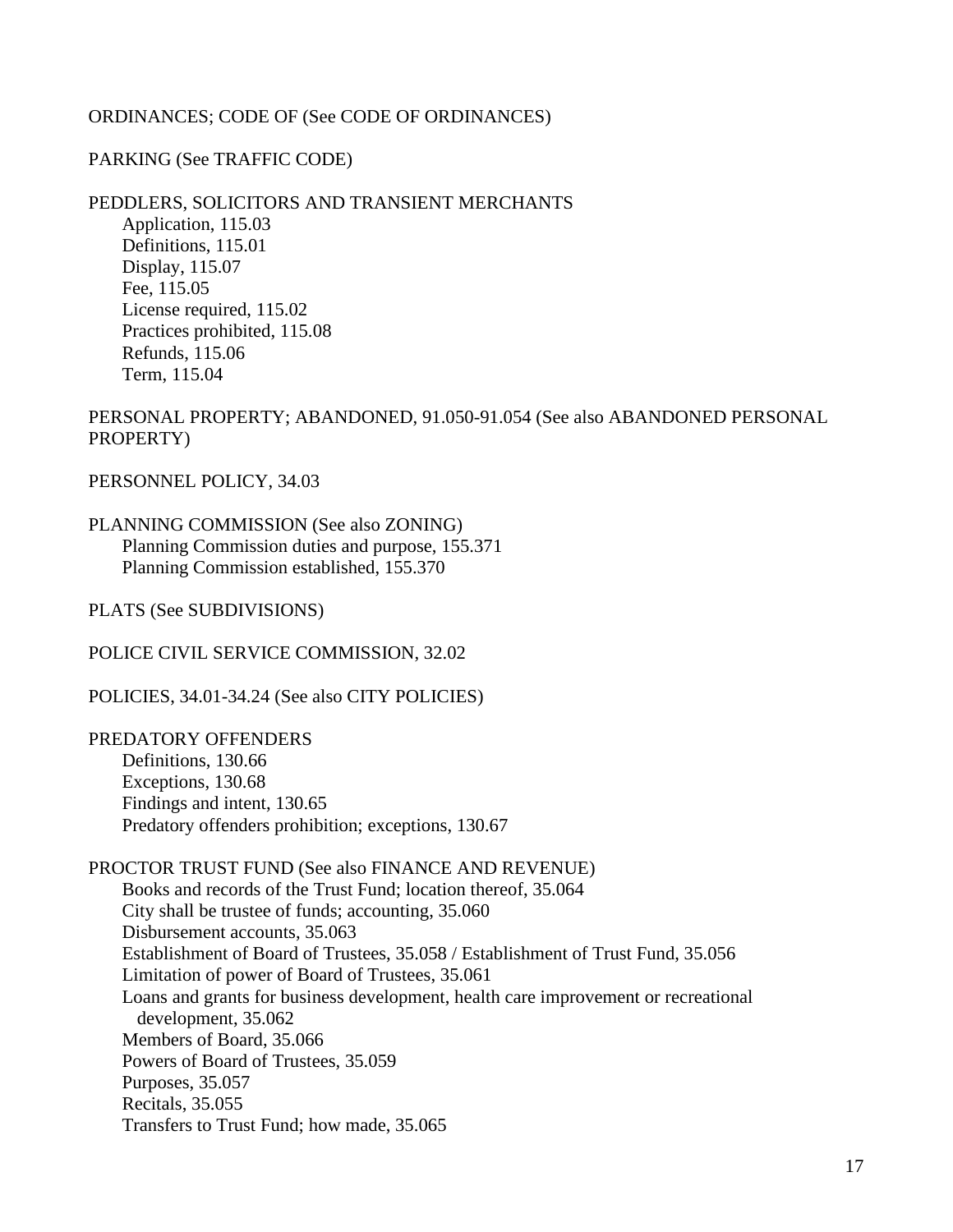#### PROPERTY FORFEITURES, TSO III

PROPERTY; ABANDONED OR STOLEN Claim of proceeds of the sale, 91.066 Sale at public auction after 60 days, 91.065

PROPERTY; ABANDONED PERSONAL Definitions, 91.050 Hearing procedure, 91.054 Procedure for removal of abandoned property from private property, 91.053 Procedure for removal of abandoned property from public property, 91.052 Unlawful storage of abandoned properties, 91.051

PROPERTY; UNCLAIMED (See also FINANCE AND REVENUE) Defined, 35.015 Disposal, 35.021 Found property, 35.017 Money, 35.019 Perishable or dangerous property, 35.018 Procedure, 35.016 Property seized as evidence, 35.020

## PUBLIC DANCING (See also SPECIAL EVENTS; PUBLIC DANCING) Adoption by reference, 118.15 / Term, 118.16

PUBLIC NUISANCES, 91.001-91.126 (See also NUISANCES AND OFFENSES)

## PUBLIC PROPERTY AND IMPROVEMENTS

Assessment, 92.06 Definition, 92.01 Depositing of snow, 92.07 Personal liability, 92.05 Sidewalk repair, 92.03 Street sprinkling, flushing, tree care and the like, 92.04 Weed elimination, 92.02

R-1-C (See also ZONING) Generally, 155.110

R-1A ONE-FAMILY RESIDENTIAL DISTRICT (See also ZONING) Conditional uses, 155.082 Generally, 155.080 Permitted uses, 155.081

# R-1B ONE-FAMILY RESIDENTIAL DISTRICT (See also ZONING) Generally, 155.095 Permitted uses, 155.096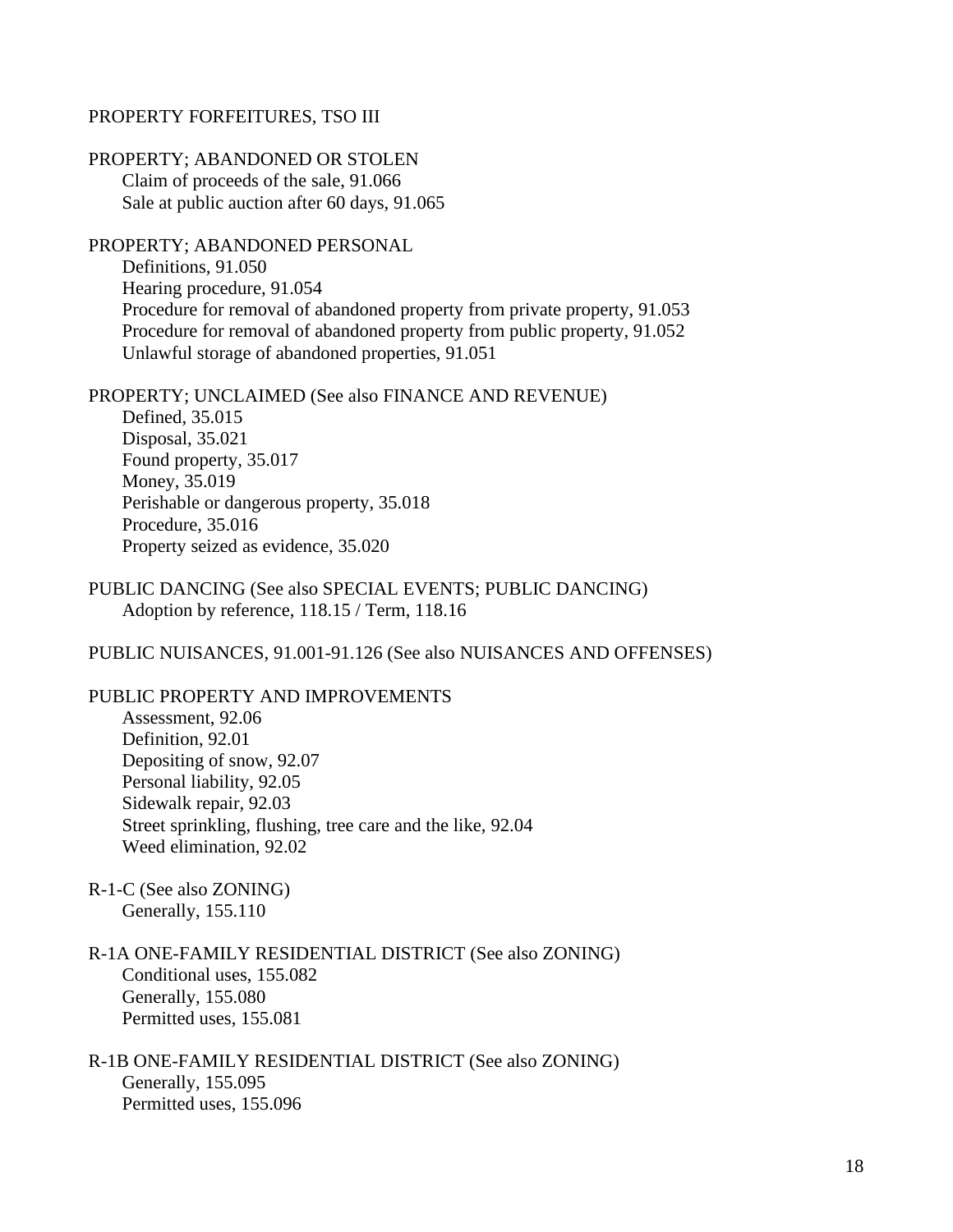- R-2 TWO-FAMILY RESIDENTIAL DISTRICT (See also ZONING) Generally, 155.125 Permitted uses, 155.126 Temporary family health care dwellings, 155.127
- R-3 APARTMENT RESIDENTIAL DISTRICT (See also ZONING) Conditional uses, 155.142 Generally, 155.140 Permitted uses, 155.141

RACING CARS AND STOCK CARS, 91.006

RECORDS RETENTION POLICY; GENERAL, 34.02

RECREATIONAL/OPEN SPACE DISTRICT, O/R (See also ZONING) Conditional use permit process, 155.052 Generally, 155.050 Minimum parcel size, 155.053 Permitted uses, 155.051

RECREATIONAL VEHICLES (See also TRAFFIC CODE)

Operation of Bicycles Sidewalks, 72.02 Speed, 72.01 Time, 72.03 Penalty, 72.99 Snowmobiles and All-Terrain Vehicles Application of traffic ordinances, 72.18 ATV operation, 72.21 ATV restrictions, 72.22 Definitions, 72.16 Equipment, 72.23 Intent, 72.15 Signage, 72.24 Snowmobile operation, 72.19 Snowmobile restrictions, 72.20 State statute adopted, 72.17 Stopping and yielding, 72.25

RESIDENTIAL DISTRICTS (See also ZONING)

R-1a One-Family Residential District (See also ZONING) Conditional uses, 155.082 Generally, 155.080 Permitted uses, 155.081 R-1b One-Family Residential District (See also ZONING) Generally, 155.095 Permitted uses, 155.096 R-1-C Generally, 155.110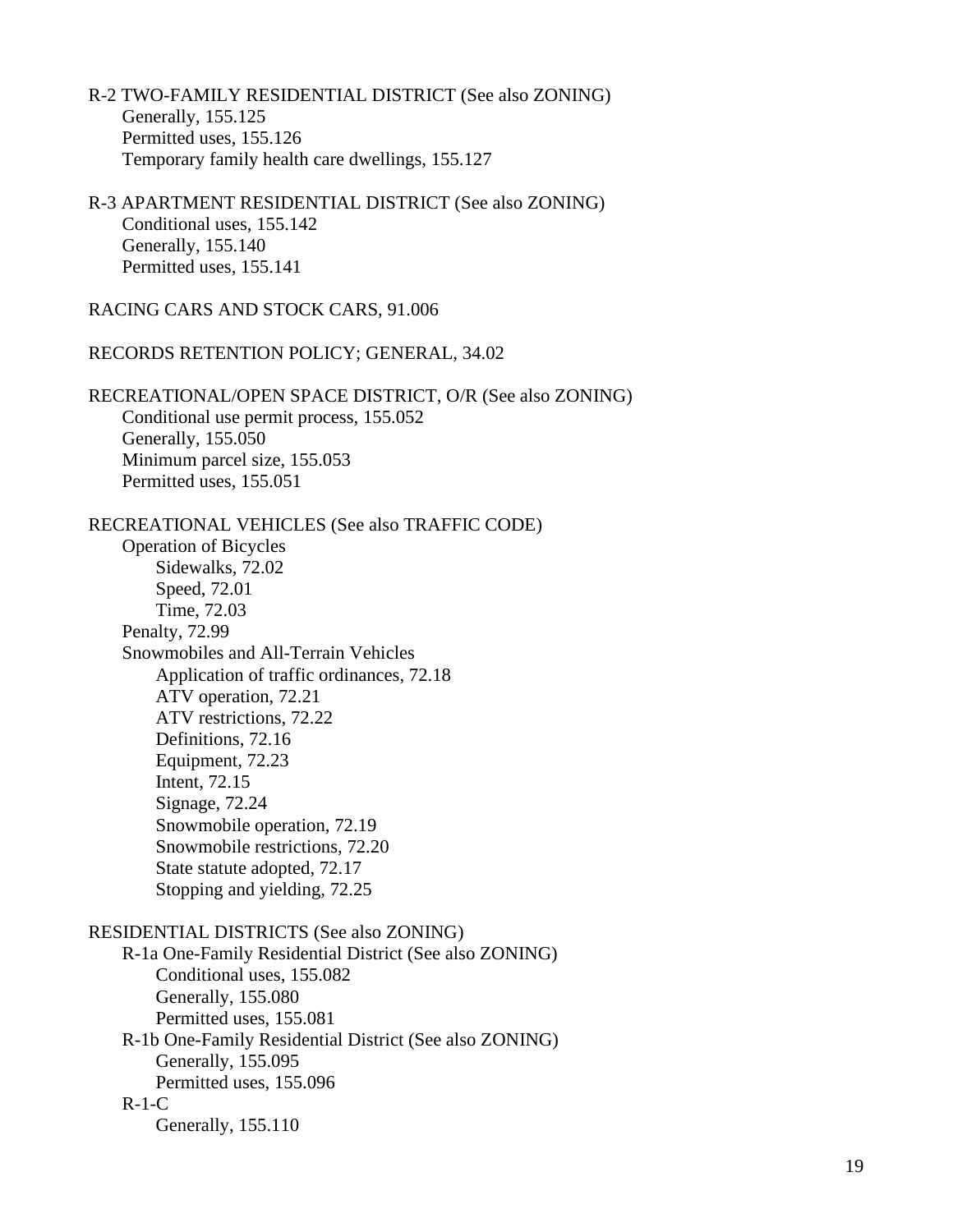RESIDENTIAL DISTRICTS (Cont'd) R-2 Two-Family Residential District (See also ZONING) Generally, 155.125 Permitted uses, 155.126 Temporary family health care dwellings, 155.127 R-3 Apartment Residential District (See also ZONING) Conditional uses, 155.142 Generally, 155.140 Permitted uses, 155.141 RESOLUTIONS AND MOTIONS, 31.06 RESPECTFUL WORKPLACE POLICY, 34.04 RETAIL DISTRICT, C-1 (See also ZONING) Buffer area between "C-1" and residential zones, 155.160 Conditional uses, 155.157 Generally, 155.155 Height and area regulations, 155.158 Landscaping requirements, 155.159 Permitted uses, 155.156 REVENUE AND FINANCE Escrow Deposits Enforcement, 35.039 Escrow deposit required, 35.036 Fee schedule, 35.037 Individual fees, 35.038 Intent, 35.035 Refund, 35.040 Food and Beverage Tax Agent of retailer, 35.137 Authority, 35.130 Collection and enforcement, 35.138 Collection of tax at time of sale, 35.136 Copy of notice, 35.140 Definitions, 35.131 Exemption certificates, 35.134 Imposition of tax, 35.132 Presumption of purpose of sale, 35.135 Separate statement; collection from purchaser advertising no tax; minimum uniform tax collection methods, 35.133 Tax clearance issuance of license, 35.139 Funds and Accounts Construction Fund, 35.002 Debt Service Fund, 35.001 Fire Escrow Account, 35.003 Lodging Tax Administration of tax, 35.089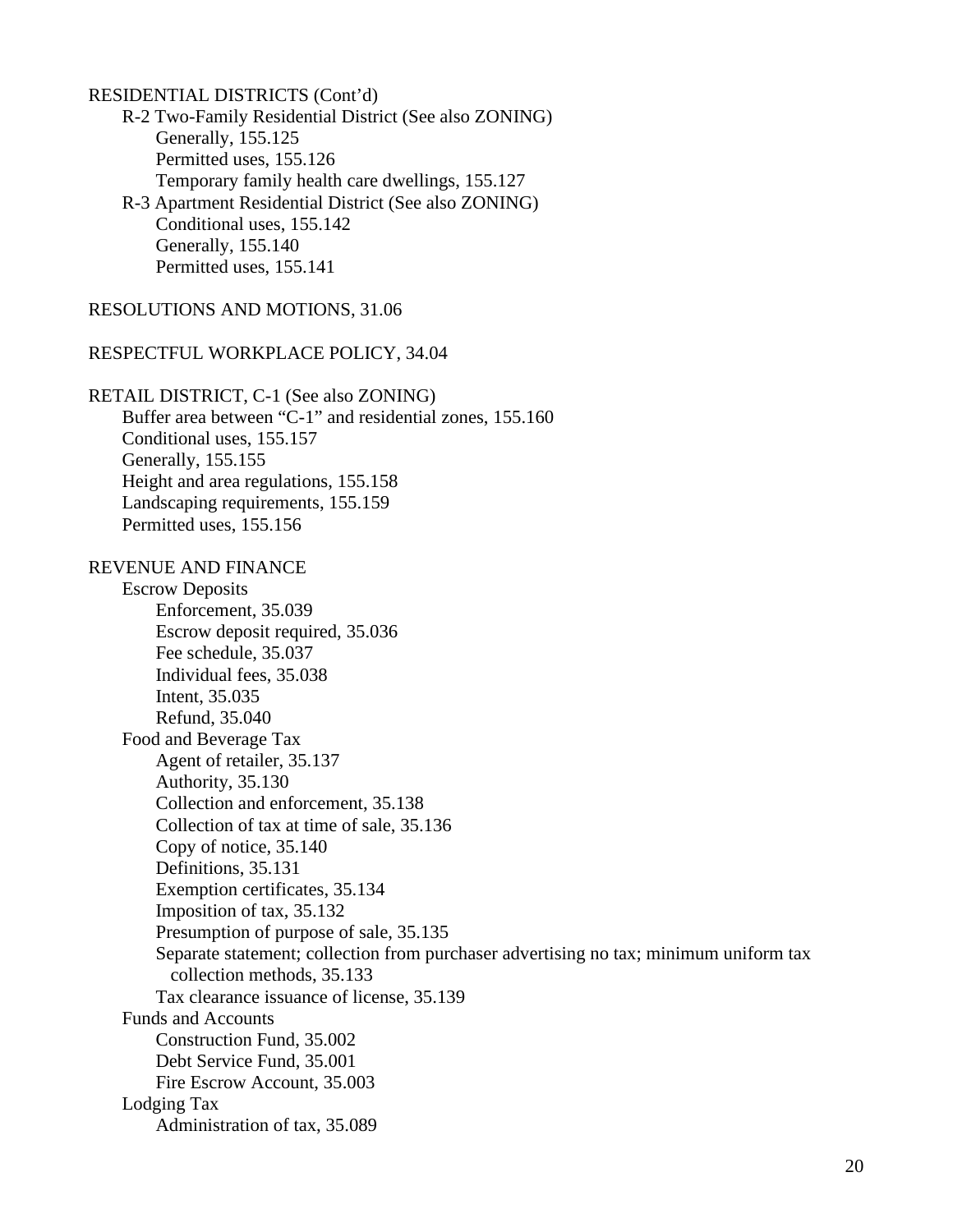REVENUE AND FINANCE (Cont'd) Advertising no tax, 35.084 Appeals, 35.093 Collections, 35.082 Definitions, 35.080 Examination of return, adjustments, notices and demands, 35.086 Examine records, 35.090 Exemptions, 35.083 Failure to file a return, 35.088 Imposition of tax, 35.081 Payments and returns, 35.085 Refunds, 35.087 Term, 35.094 Use of proceeds, 35.092 Violations, 35.091 Penalty, 35.999 Proctor Trust Fund Books and records of the Trust Fund; location thereof, 35.064 City shall be trustee of funds; accounting, 35.060 Disbursement accounts, 35.063 Establishment of Board of Trustees, 35.058 Establishment of Trust Fund, 35.056 Limitation of power of Board of Trustees, 35.061 Loans and grants for business development, health care improvement or recreational development, 35.062 Members of Board, 35.066 Powers of Board of Trustees, 35.059 Purposes, 35.057 Recitals, 35.055 Transfers to Trust Fund; how made, 35.065 Sales and Use Tax Agent of retailer, 35.114 Agreement with the Commissioner, 35.120 Authority, 35.105 Bonding authority, 35.109 Collection and enforcement, 35.116 Collection of sales and use tax at time of sale, 35.113 Copy of notice, 35.118 Definitions, 35.106 Deposit of revenues; costs of administration; termination of tax, 35.119 Effective date of tax; transitional sales, 35.115 Exemption certificates, 35.111 Local sales and use tax imposed; amount of tax; coordination with state sales and use tax laws and rules, 35.107 Presumption of purpose of sale, 35.112 Proceeds, 35.108 Separate statement; collection from purchaser advertising no tax; minimum uniform tax collection methods, 35.110 Tax clearance; issuance of license, 35.117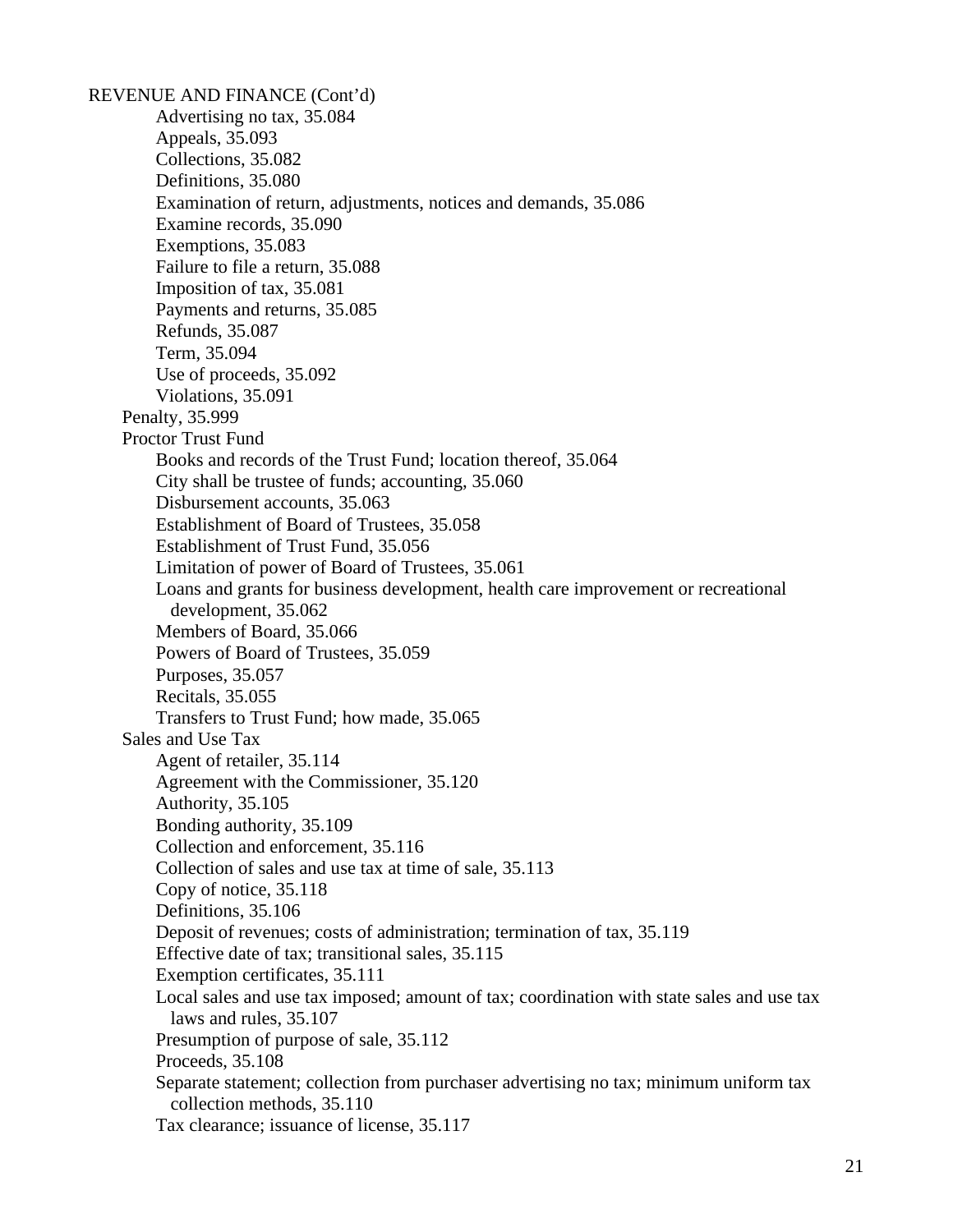| REVENUE AND FINANCE (Cont'd)                        |
|-----------------------------------------------------|
| <b>Unclaimed Property</b>                           |
| Defined, 35.015                                     |
| Disposal, 35.021                                    |
| Found property, 35.017                              |
| Money, 35.019                                       |
| Perishable or dangerous property, 35.018            |
| Procedure, 35.016                                   |
| Property seized as evidence, 35.020                 |
| RIGHT-OF-WAY MANAGEMENT                             |
| Abandoned facilities, 95.20                         |
| Appeal, 95.21                                       |
| Damage to other facilities, 95.17                   |
| Definitions, 95.02                                  |
| Denial of permit, 95.09                             |
| Election to manage the public right-of-way, 95.01   |
| Indemnification and liability, 95.19                |
| Inspection, 95.11                                   |
| Installation requirements, 95.10                    |
| Issuance of permit; conditions, 95.05               |
| Location of facilities, 95.16                       |
| Mapping data, 95.15                                 |
| Permit applications, 95.04                          |
| Permit fees, 95.06                                  |
| Permit requirement, 95.03                           |
| Reservation of regulatory and police powers, 95.22  |
| Revocation of permits, 95.14                        |
| Right-of-way patching and restoration, 95.07        |
| Right-of-way vacation, 95.18                        |
| Supplementary applications, 95.08                   |
| Supplementary notification, 95.13                   |
| Work done without a permit, 95.12                   |
| S SUBURBAN DISTRICT, (See also ZONING)              |
| Conditional uses, 155.067                           |
| Generally, 155.065<br>Permitted uses, 155.066       |
| SALARIES, 30.01 (See also ADMINISTRATION GENERALLY) |
|                                                     |
|                                                     |

SALES AND USE TAX (See also FINANCE AND REVENUE) Agent of retailer, 35.114 Agreement with the Commissioner, 35.120 Authority, 35.105 Bonding authority, 35.109 Collection and enforcement, 35.116 Collection of sales and use tax at time of sale, 35.113 Copy of notice, 35.118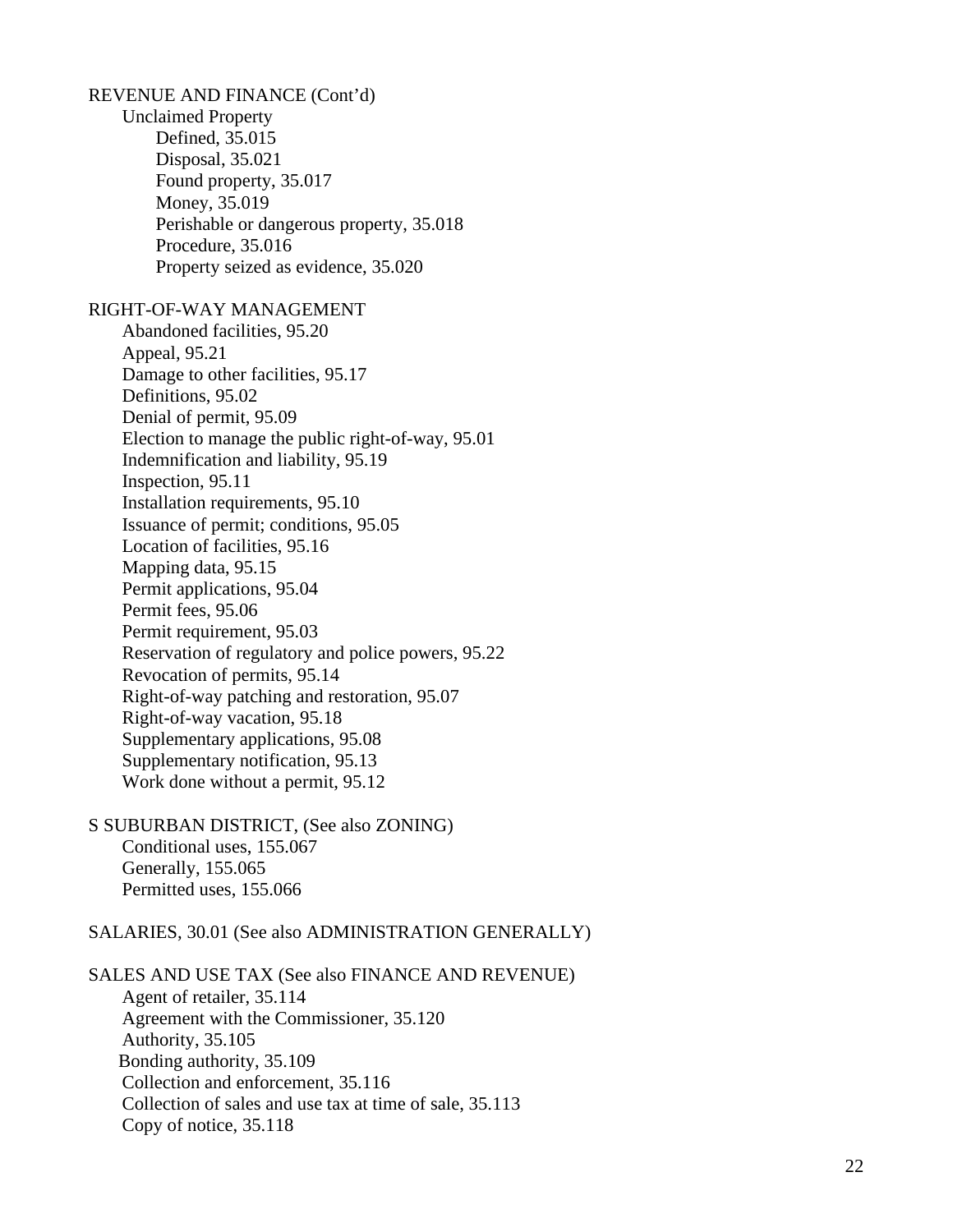SALES AND USE TAX (Cont'd) Definitions, 35.106 Deposit of revenues; costs of administration; termination of tax, 35.119 Effective date of tax; transitional sales, 35.115 Exemption certificates, 35.111 Local sales and use tax imposed; amount of tax; coordination with state sales and use tax laws and rules, 35.107 Presumption of purpose of sale, 35.112 Proceeds, 35.108 Separate statement; collection from purchaser advertising no tax; minimum uniform tax collection methods, 35.110 Tax clearance; issuance of license, 35.117

## SCHOOL ZONES, 71.07 (See also TRAFFIC CODE)

## SEMI-TRUCK PARKING REGULATIONS, 71.12 (See also TRAFFIC CODE) SEMI-TRUCK PARKING REGULATIONS-KEYS IN THE IGNITION, 71.13

SEWERS (See also UTILITIES GENERALLY) Illicit Discharge and Connection to the Storm Drainage System Applicability, 51.52 Definitions, 51.51 Enforcement, 51.63 Industrial or construction activity discharges; submission of notice of coverage/authorization to the city, 51.58 Monitoring of discharges, 51.59 Notification of spills, 51.62 Prohibition of illicit connections, 51.56 Prohibition of illicit discharges, 51.55 Purpose, 51.50 Requirement to prevent, control and reduce pollutants in stormwater by the use of best management practices (BMPs), 51.60 Responsibility for administration, 51.53 Suspension of MS4 access, 51.57 Ultimate responsibility, 51.54 Watercourse protection, 51.61 Penalty, 51.99 Sewer Laterals City's authority to enforce, 51.02 Definitions, 51.01 Inspections and repairs of sewer laterals, house traps and footing drains, 51.04 Sewer laterals, cleanouts and connections, 51.03 Standards for Fats, Oil and Grease Reduction Authority and purpose, 51.35 Definitions, 51.36 Fats, oil and grease reduction requirements, 51.37 Record retention, 51.38 Wastewater Facilities System Building sewers and connections, 51.19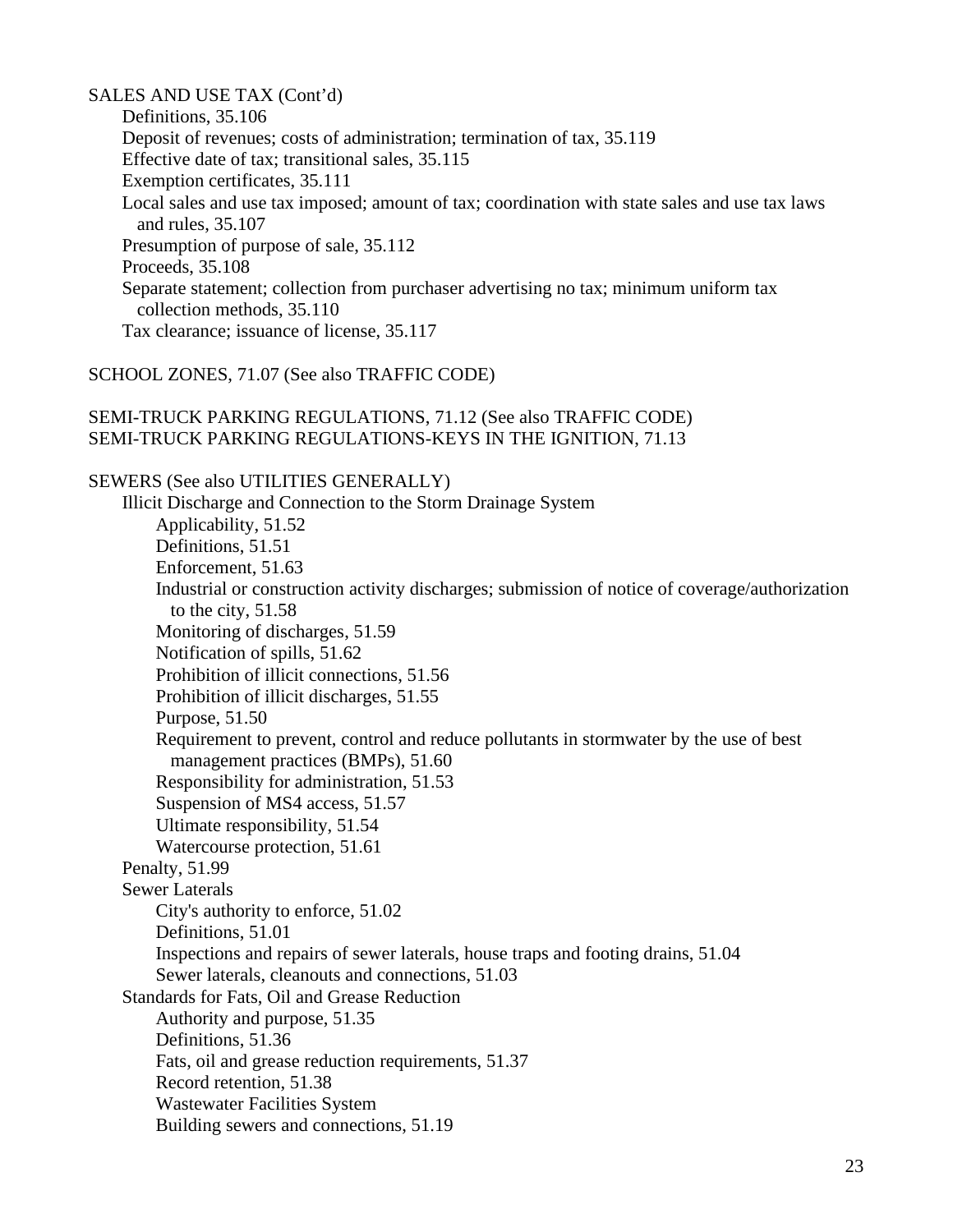SEWERS (Cont'd) Damage to wastewater facilities prohibited, 51.21 Definitions, 51.16 Powers and authority of inspectors, 51.22 Private wastewater disposal, 51.18 Use of public sewers, 51.20 Use of public sewers required, 51.17 User charge system established, 51.23 Wastewater facilities systems established, 51.15 SEXUALLY ORIENTED BUSINESSES Definitions, 119.02 Inapplicability of M.S. ' 617.242, 119.06 Licensing, 119.05 Location restrictions, 119.03 Penalty, 119.99 Purpose, findings and conclusion, 119.01 Regulated uses, 119.04 SHORT-TERM VACATION RENTALS Application, 121.05 Current Short-term rentals, 121.18 Definitions, 121.02 Disorderly conduct prohibited, 121.14 Exemptions, 121.03 License Expiration of, 121.07 Not transferable, 121.11 Renewal of, 121.08 Required, 121.04 Lodging tax, 121.06 Permit revocation, 121.15 Permitted premises, 121.09 Purpose, 121.01 Recreational vehicles, 121.10 Registered agent required, 121.12 Responsibility of owners, 121.13 Violation, 121.16 Zoning, 121.17 SHOWS, GAMES AND EXHIBITIONS Fees, 113.03

License required, 113.01 License term, 113.02 Security, 113.04

SIDEWALK REPAIR, 92.03 (See also PUBLIC PROPERTY AND IMPROVEMENTS)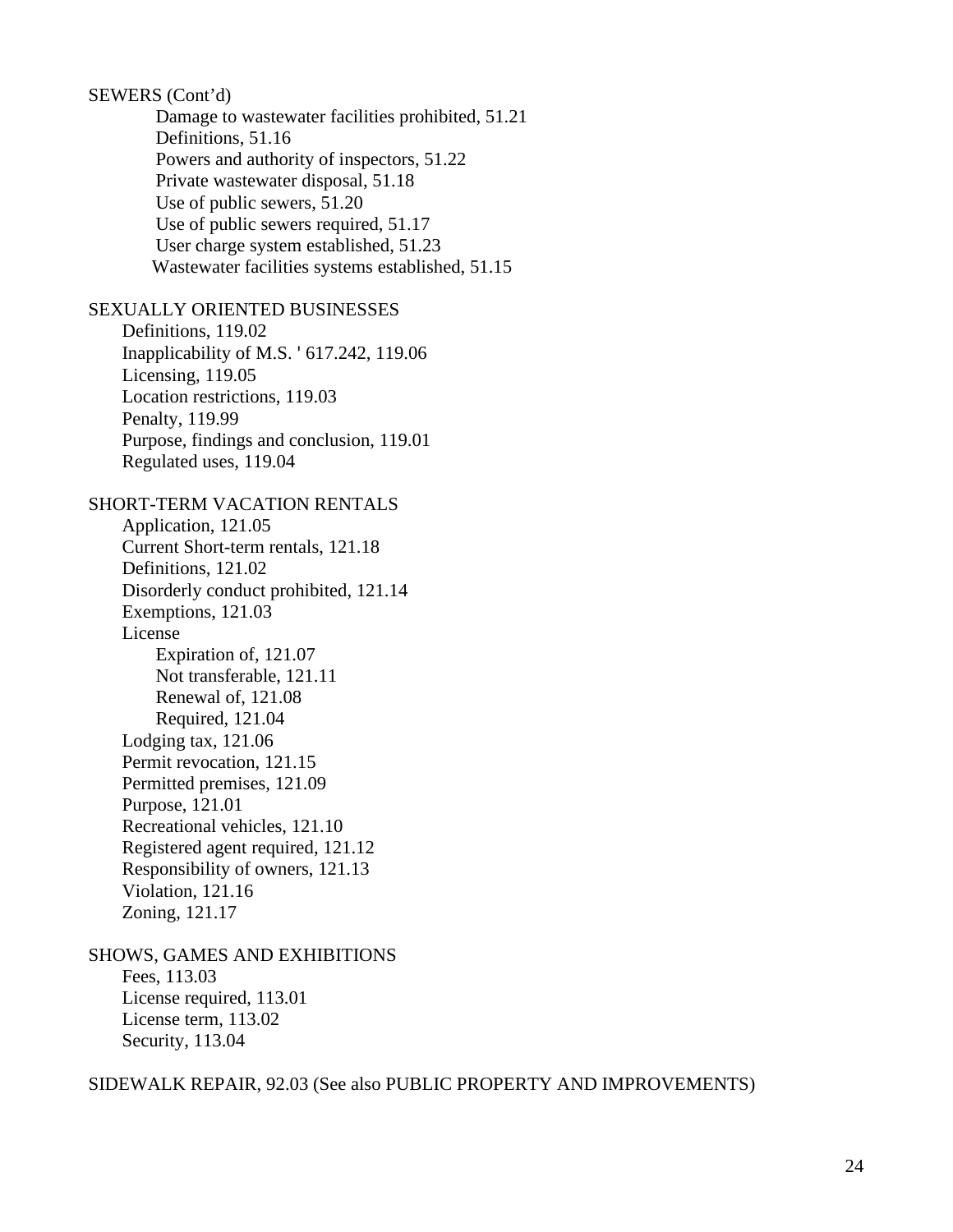SIGNS (See also ZONING) Bond requirements, 155.236 Definitions, 155.227 / Intent, 155.226 / Purpose, 155.225 District regulations for on-premises signs, 155.230 District regulations for outdoor advertising signs (off-site signs), 155.231 General provisions, 155.228 Identification signs, 155.232 Maintenance and removal of signs, 155.235 Nonconforming uses/signage, 155.234 On-premises signs, 155.229 Variances for signage, 155.233

## SNOWMOBILES AND ALL-TERRAIN VEHICLES (See also TRAFFIC CODE)

Application of traffic ordinances, 72.18 ATV operation, 72.21 ATV restrictions, 72.22 Definitions, 72.16 Equipment, 72.23 Intent, 72.15 Signage, 72.24 Snowmobile operation, 72.19 Snowmobile restrictions, 72.20 State statute adopted, 72.17 Stopping and yielding, 72.25

## SOLICITORS, PEDDLERS AND TRANSIENT MERCHANTS (See PEDDLERS, SOLICITORS AND TRANSIENT MERCHANTS); 115.01-115.08

SOLID FUELS; BURNING OF Definitions, 91.020 Duties of city officers, 91.023 Other requirements upon effective date of this subchapter, 91.022 Permits, 91.021

SOLID WASTE (See also UTILITIES GENERALLY) Appeal to Council, 50.12 Certification of delinquent assessments, 50.13 Definitions, 50.02 Enforcement and inspection, 50.07 Intent, 50.08 Licensing collectors of solid waste and recyclable materials, 50.04 List of delinquent accounts, 50.10 Notice of assessment, 50.11 Penalty, 50.99 Purpose and application, 50.01 Regular emptying; assessment for failure, 50.09 Reporting requirement, 50.05 Unauthorized disposal of solid waste, 50.06 Waste disposal, 50.03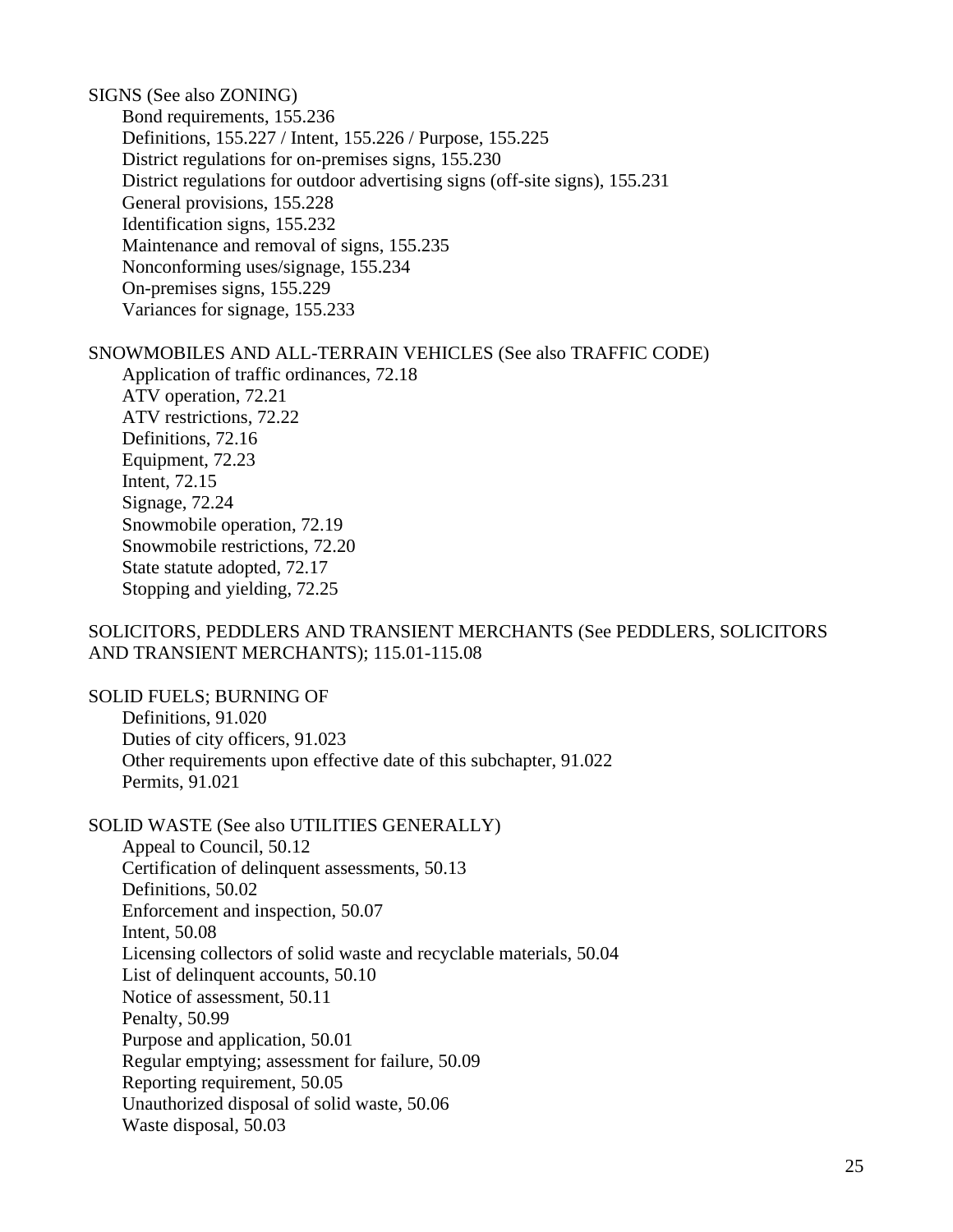#### SPECIAL ASSESSMENT POLICY, 34.02

SPECIAL EVENTS; PUBLIC DANCING Police Services Description of criteria, 118.51 Factors that decrease risk levels for any event, 118.55 Factors that increase risk levels for any event, 118.54 Guidelines for event sponsors to consider, 118.56 Introduction and purpose, 118.50 Special event risk factors, 118.53 Special events safety, 118.52 Special events staffing matrix, 118.57 Public Dancing Adoption by reference, 118.15 / Term, 118.16 Special Events Application for approval, 118.01 Street Dances Areas allowed, 118.32 Fee, 118.36 Hours, 118.31 Insurance and deposits, 118.34 Other requirements, 118.33 Permit required, 118.30 Public safety, 118.35

## STATE BUILDING CODE, 150.01

# STOLEN OR ABANDONED PROPERTY Claim of proceeds of the sale, 91.066 Sale at public auction after 60 days, 91.065

#### STORM DRAINS (See SEWERS)

#### STREET EXCAVATION AND OBSTRUCTION (See also UTILITIES GENERALLY)

Bond and insurance, 52.19 City employees, 52.16 Disruption of curbs and sidewalks, 52.26 Emergencies, 52.23 Installation of culverts, 52.25 Permit and permit fee required, 52.15 Posting, 52.18 Release of bond, 52.20 Restoration, 52.22 Safety requirements, 52.21 Sewer, water and gas work, 52.17 Unlawful connection of utilities, 52.24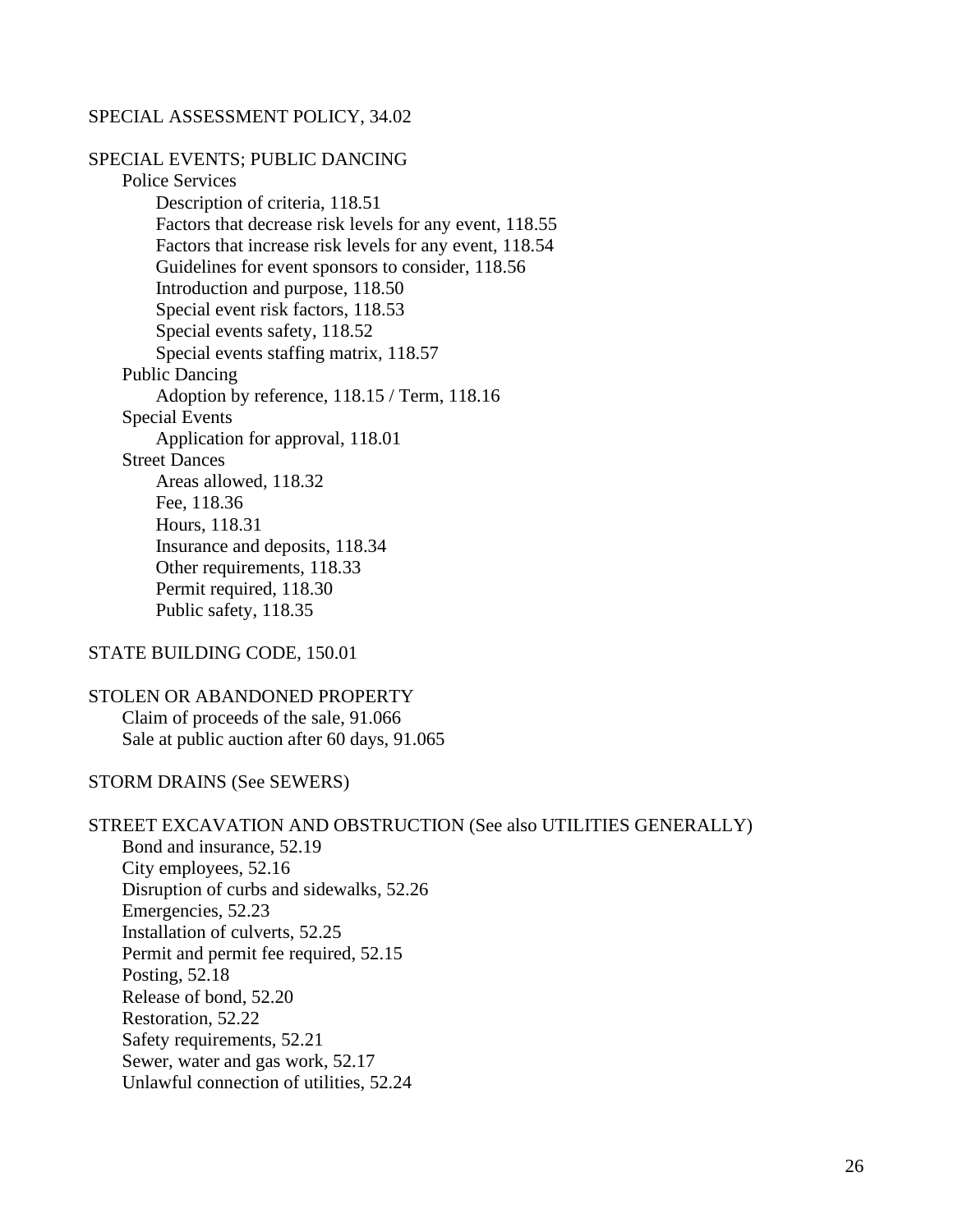# SUBDIVISIONS

Acceptance, 154.11 Building permits, 154.13 Conveyance of property by metes and bounds, 154.12 Definitions, 154.01 Design standards, 154.03 Final plats, 154.07 Improvements, 154.04 Inspection, 154.09 Maintenance, 154.10 Pre-application plans and data, 154.05 Preliminary plats, 154.06 Procedure, 154.02 Regulation of subdivisions, transfer of part of parcel, 154.14 Variance, 154.08

SUBURBAN DISTRICT, S, (See also ZONING) Conditional uses, 155.067 Generally, 155.065 Permitted uses, 155.066

TAXATION (See FINANCE AND REVENUE)

TOBACCO PRODUCTS PROHIBITED, 34.21 (See also CLEAN AIR POLICY)

TOWING AND IMPOUNDMENT; MUNICIPAL Definitions, 116.03 Driving wrecker to the scene of accident, 116.14 Emergency towing service, 116.12 Fees, 116.06 Impoundment authority, 116.01 Insurance, 116.08 License application process, 116.05 License issuance, refusal, revocation, 116.07 Off-street parking required, 116.09 Powers and duties of the Chief of Police, 116.11 Reclaiming vehicles, 116.02 Soliciting towing business at the scene of accident prohibited; presence at scene is evidence of violation, 116.15 Storage lot facilities, 116.17 Towing fees, 116.16 Towing licenses required, 116.04 Towing rotation list, 116.13 Wrecker vehicle inspection, 116.10 TOWING OF VEHICLES IN VIOLATION OF PARKING ORDINANCES, 71.15

TRAFFIC CODE 24-hour parking, 71.05 Angle parking and parking against traffic, 71.09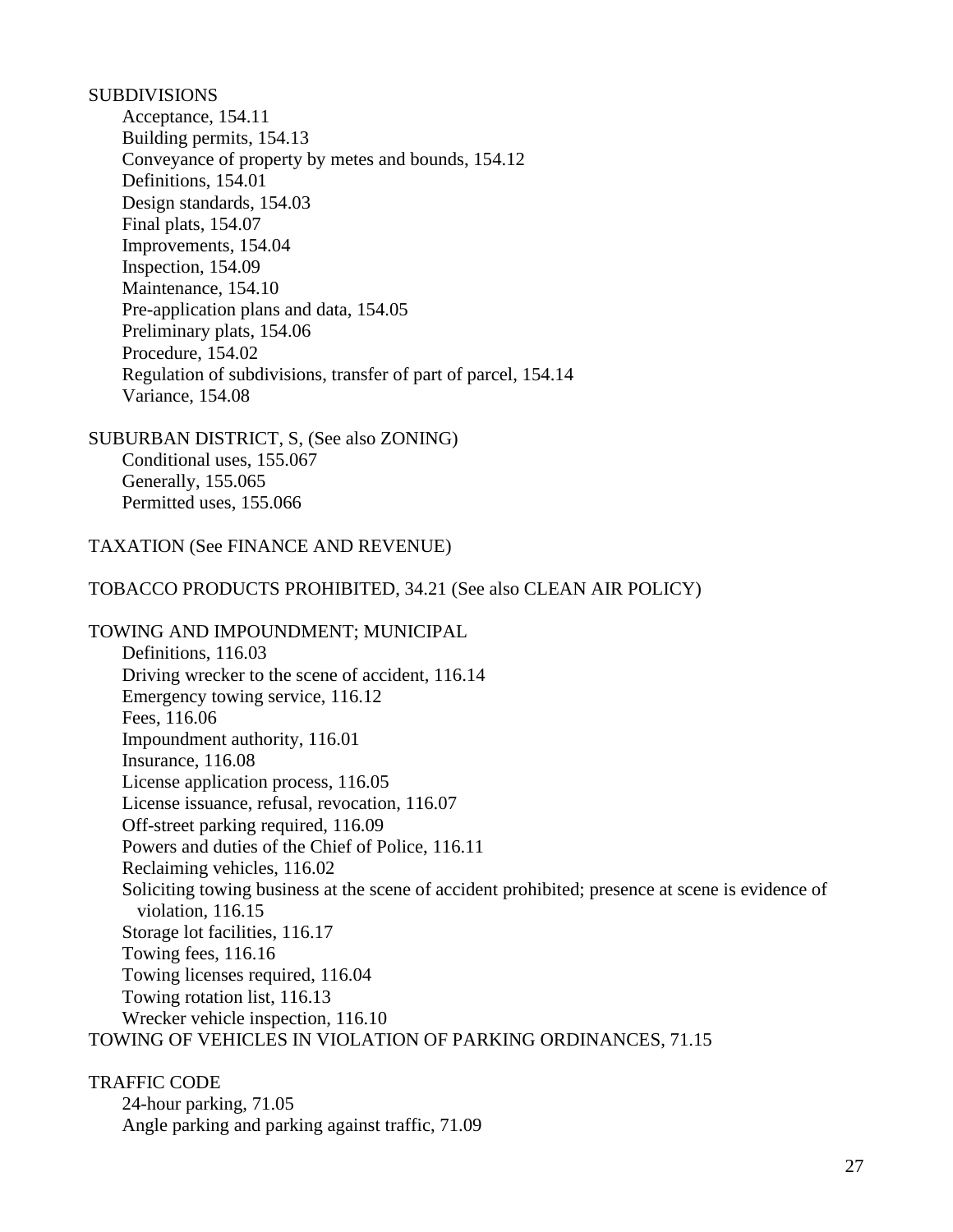TRAFFIC CODE (Cont'd) Commercial parking lots, 71.14 Designation of through highways, 70.01 Disability parking areas, 71.02 Double parking, 71.10 Driving over Sidewalks Damages, 70.31/Exception, 70.32/Prohibition, 70.30 Exhibition driving/inattentive driving, 70.02 Non-motorized vehicles; prohibited areas, Ch. 73 Sch. I Non-Motorized Vehicles and Devices Prohibited areas, 70.15 Operation of Bicycles Sidewalks, 72.02/Speed, 72.01/Time, 72.03 Parking in alleys, 71.03 Parking of Unlicensed Vehicles Definition, 71.40 Exceptions, 71.42 Violations, 71.41 Parking prohibitions, 71.01 Penalty, 70.99 Penalty; parking, 71.99 Penalty; recreational vehicles, 72.99 Restricted or no parking zones by Council designation, 71.04 School zones, 71.07 Semi-truck parking regulations, 71.12 Semi-truck parking regulations; keys in the ignition, 71.13 Snowmobiles and All-Terrain Vehicles Application of traffic ordinances, 72.18 ATV operation, 72.21 / ATV restrictions, 72.22 Definitions, 72.16 Equipment, 72.23 Intent, 72.15 Signage, 72.24 Snowmobile operation, 72.19 Snowmobile restrictions, 72.20 State statute adopted, 72.17 Stopping and yielding, 72.25 Traffic Schedules Non-motorized vehicles; prohibited areas, Ch. 73 Sch. I Weight limits, Ch. 73 Sch. II Time limit parking, 71.06 Towing of vehicles in violation of parking ordinances, 71.15 Train whistles, 70.03 Trains obstructing streets, 71.11 Weight limits, Ch. 73 Sch. II Winter parking regulations, 71.08

```
TRAFFIC SCHEDULES (See also TRAFFIC CODE)
Non-motorized vehicles; prohibited areas, Ch. 73 Sch. I/ Weight limits, Ch. 73 Sch. II
```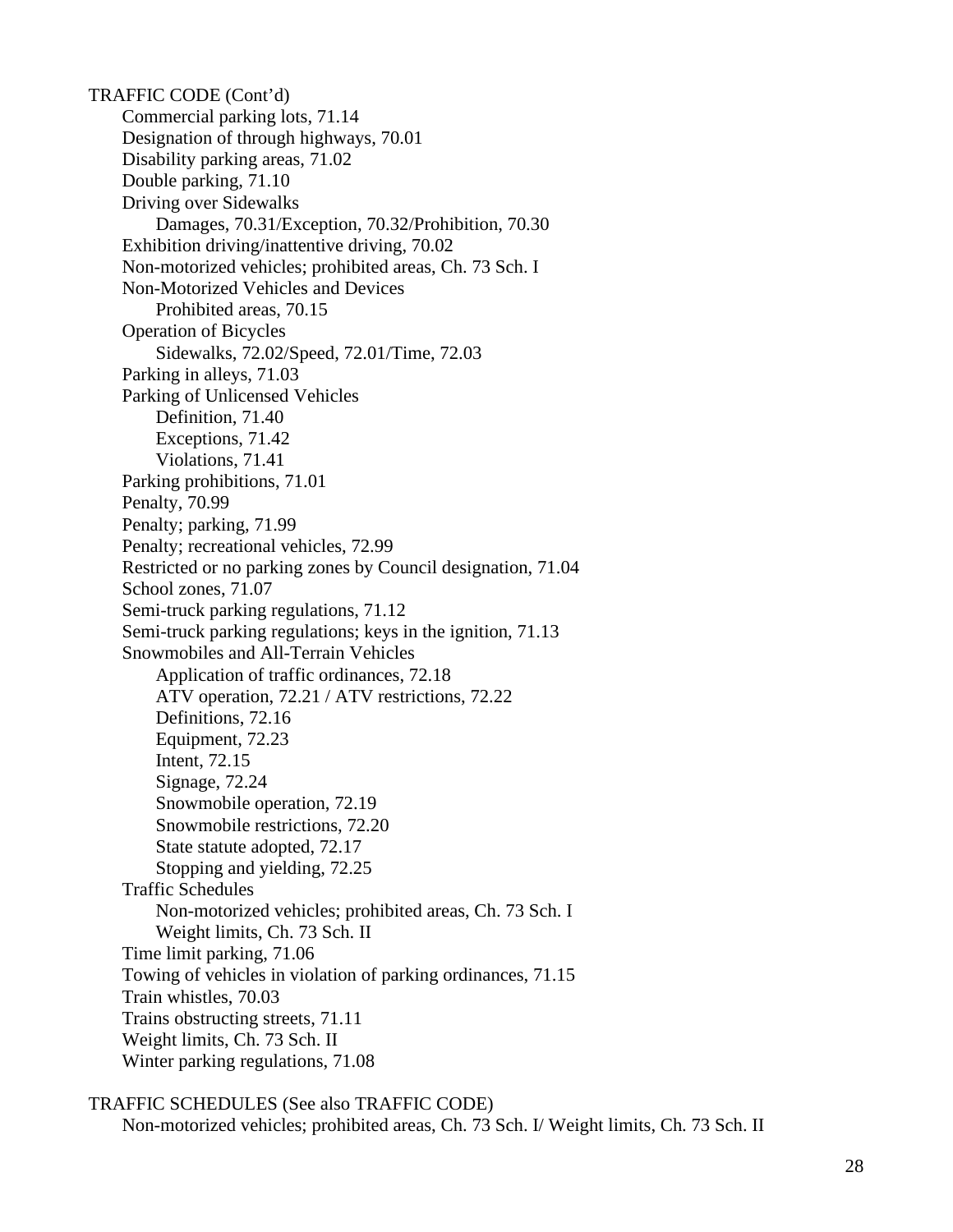## TRAIN WHISTLES, 70.03 (See also TRAFFIC CODE)

#### TRAINS OBSTRUCTING STREETS, 71.11 (See also TRAFFIC CODE)

## TRANSIENT MERCHANTS, PEDDLERS AND SOLICITORS (See PEDDLERS, SOLICITORS AND TRANSIENT MERCHANTS); 115.01-115.08

## TRASH COLLECTION

License required, 114.01 Regulations, 114.02

#### **TREES**

Applicability, 94.03 / Authority and power, 94.02 / Purpose, 94.01 Landscaping, 94.04 Penalty, 94.99 Private trees, 94.07 Tree planting, maintenance and removal, 94.05 / Tree protection, 94.06

#### **TRESPASS**

Public property trespass, 130.36 Trespass, 130.35

TWO-FAMILY RESIDENTIAL DISTRICT, R-2 (See also ZONING) Generally, 155.125 Permitted uses, 155.126 Temporary family health care dwellings, 155.127

## UNCLAIMED PROPERTY (See also FINANCE AND REVENUE)

Defined, 35.015 Disposal, 35.021 Found property, 35.017 Money, 35.019 Perishable or dangerous property, 35.018 Procedure, 35.016 Property seized as evidence, 35.020

USE AND SALES TAX (See also FINANCE AND REVENUE) Agent of retailer, 35.114 Agreement with the Commissioner, 35.120 Authority, 35.105 Bonding authority, 35.109 Collection and enforcement, 35.116 Collection of sales and use tax at time of sale, 35.113 Copy of notice, 35.118 Definitions, 35.106 Deposit of revenues; costs of administration; termination of tax, 35.119 Effective date of tax; transitional sales, 35.115 Exemption certificates, 35.111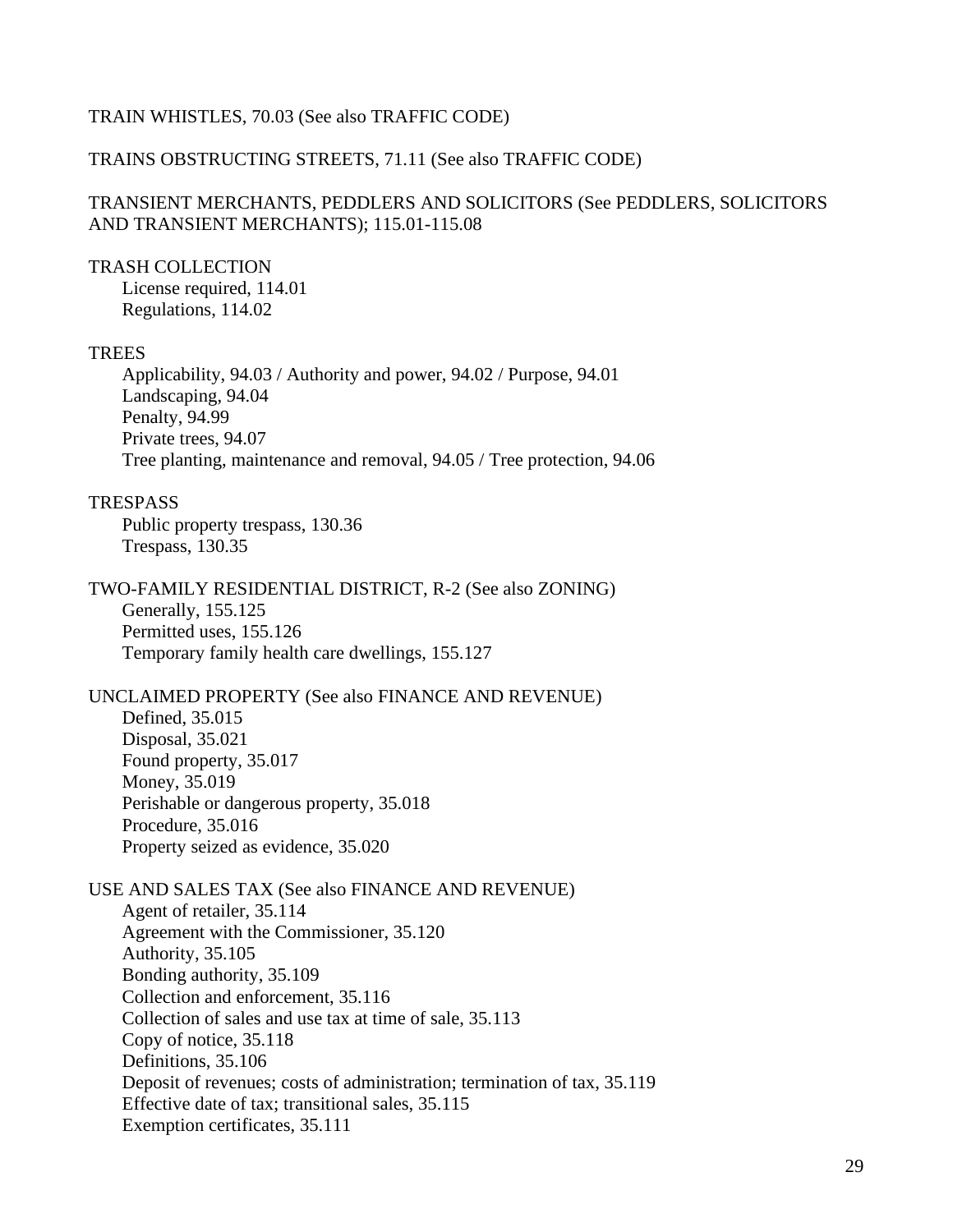USE AND SALES TAX (Cont'd) Local sales and use tax imposed; amount of tax; coordination with state sales and use tax laws and rules, 35.107 Presumption of purpose of sale, 35.112 Proceeds, 35.108 Separate statement; collection from purchaser advertising no tax; minimum uniform tax collection methods, 35.110 Tax clearance; issuance of license, 35.117 UTILITIES GENERALLY Sewers (See SEWERS) / Solid Waste (See SOLID WASTE) Street Excavation and Obstruction Bond and insurance, 52.19 City employees, 52.16 Disruption of curbs and sidewalks, 52.26 Emergencies, 52.23 Installation of culverts, 52.25 Permit and permit fee required, 52.15 Posting, 52.18 Release of bond, 52.20 Restoration, 52.22 Safety requirements, 52.21 Sewer, water and gas work, 52.17 Unlawful connection of utilities, 52.24 Utility Billing All charges to be paid before water, electric or sewer supply is re-established, 54.04 Landlord shut-off notice provisions, 54.05 Misdemeanor to rent premises where service is disconnected, 54.02 Owners of premises to be responsible for charges, 54.01 Tenant's right to pay bill and deduct charges from rent, 54.03 Utility service repairs, 54.06 Utility Commission Building, 53.02 Clerk-Treasurer may be Secretary, 53.04 Commission created, 53.01 Water and Light Fund, 53.03 Utility Connection Inspections Failure to allow access, 54.36 Inspections mandated by service connection, 54.35 Utility connections and disconnections, 52.01 Utility Service Deposit and Liens Deposit required; lien exception, 54.21 Deposit requirements; service application, 54.20 Refund of deposits, 54.22 UTILITY COMMISSION (See also UTILITIES GENERALLY) Building, 53.02; Commission created, 53.01 Clerk-Treasurer may be Secretary, 53.04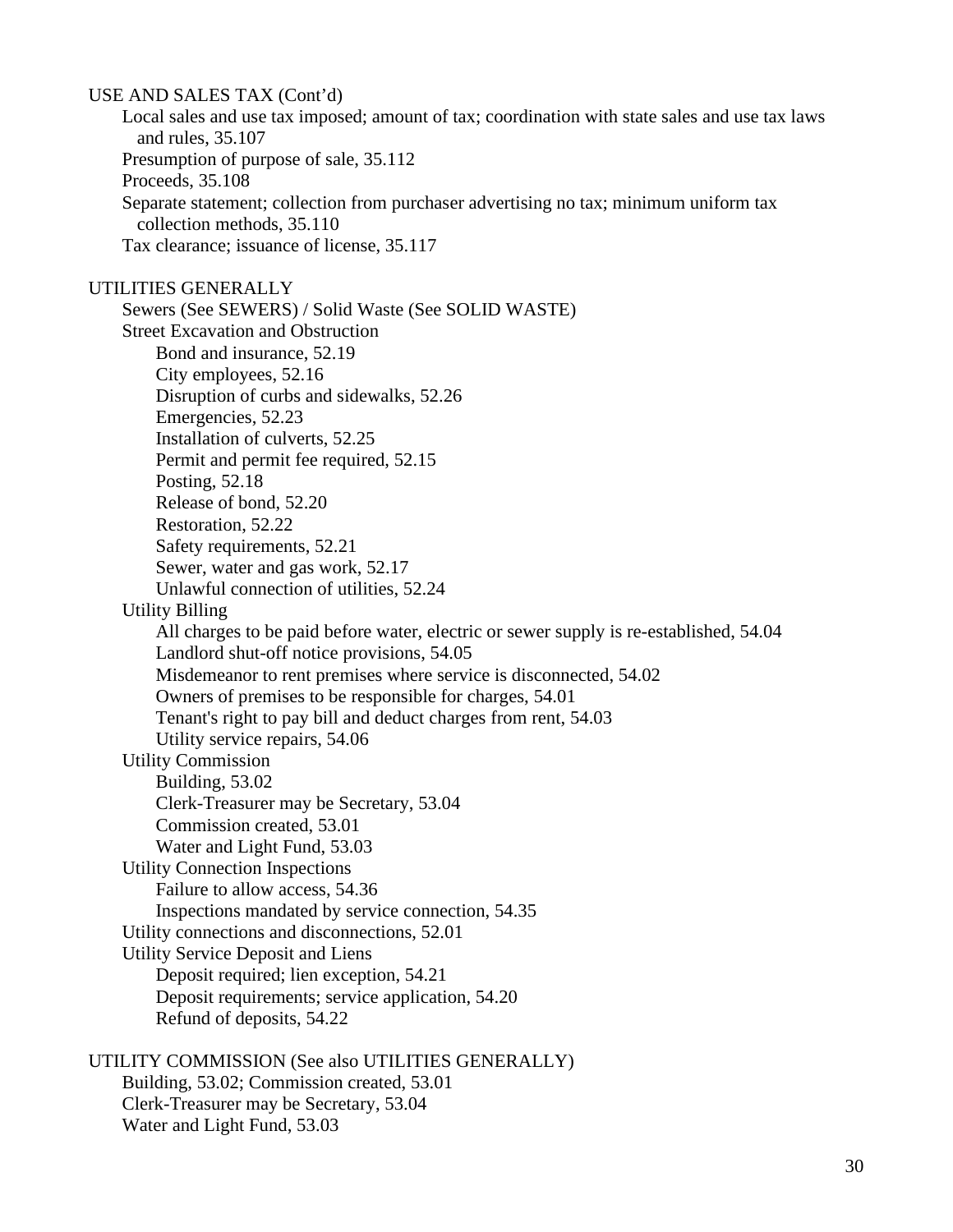UTILITY SERVICE AND PROPERTY IMPROVEMENT (See also UTILITIES GENERALLY)

Street Excavation and Obstruction Bond and insurance, 52.19 City employees, 52.16 Disruption of curbs and sidewalks, 52.26 Emergencies, 52.23 Installation of culverts, 52.25 Permit and permit fee required, 52.15 Posting, 52.18 Release of bond, 52.20 Restoration, 52.22 Safety requirements, 52.21 Sewer, water and gas work, 52.17 Unlawful connection of utilities, 52.24 Utility connections and disconnections, 52.01

# VEHICLES (See ABANDONED AND INOPERATIVE MOTOR VEHICLES); 91.080-91.090

WASTE; SOLID (See also UTILITIES GENERALLY) Appeal to Council, 50.12 Certification of delinquent assessments, 50.13 Definitions, 50.02; Purpose and application, 50.01 Enforcement and inspection, 50.07 Intent, 50.08 Licensing collectors of solid waste and recyclable materials, 50.04 List of delinquent accounts, 50.10 Notice of assessment, 50.11 Penalty, 50.99 Regular emptying; assessment for failure, 50.09 Reporting requirement, 50.05 Unauthorized disposal of solid waste, 50.06 Waste disposal, 50.03

## WASTEWATER (See SEWERS)

## WEAPONS

Assault weapon, 133.06 Carrying, 133.03 Definitions, 133.01 Discharge, 133.02 Discharge of bow and arrows prohibited, 133.07 Exceptions, 133.04 Minors, 133.05

WEED ELIMINATION, 92.02 (See also PUBLIC PROPERTY AND IMPROVEMENTS)

WEIGHT LIMITS, Ch. 73 Sch. II (See also TRAFFIC CODE)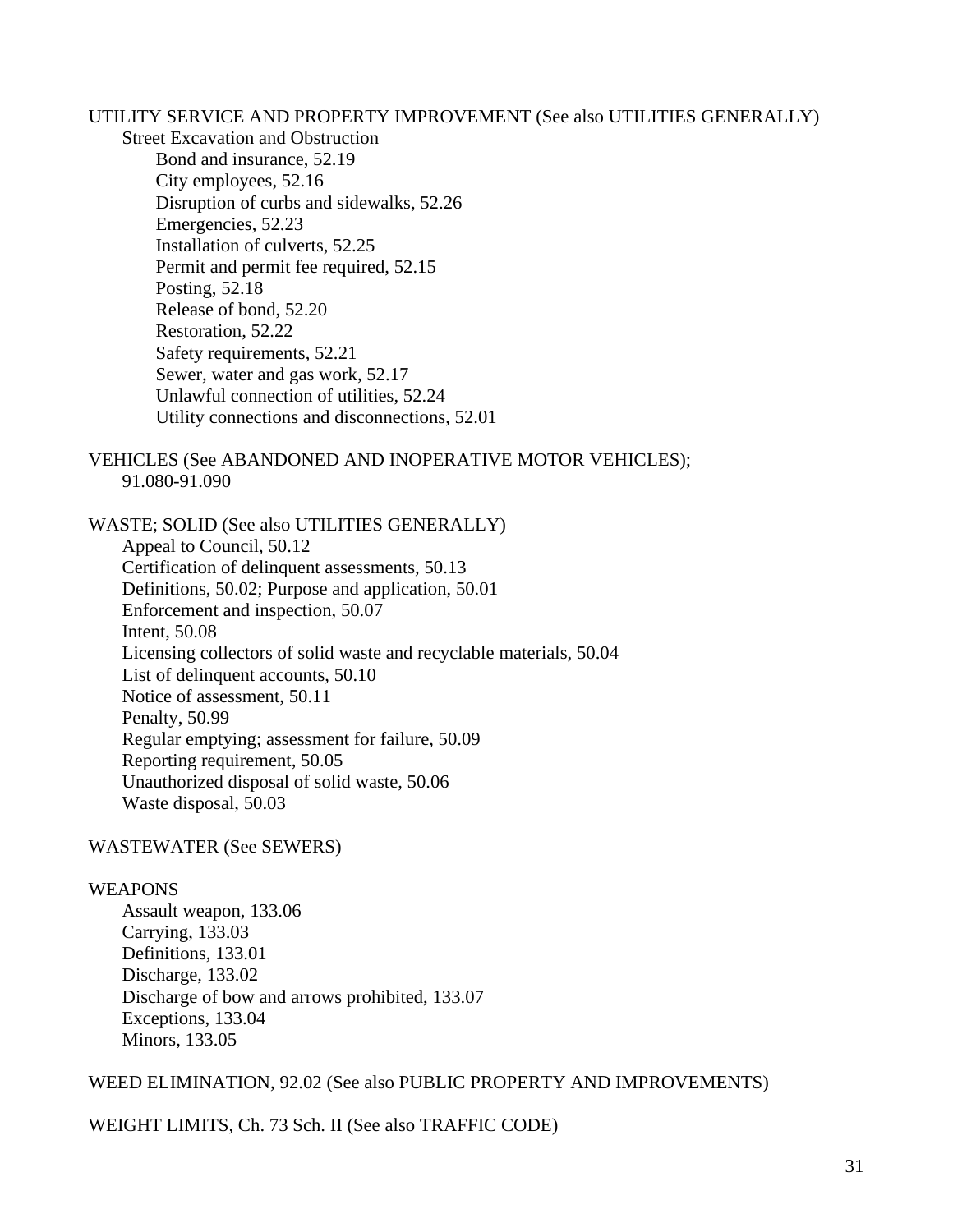WETLAND PROTECTION (See also Common Excavation, Drainage, Contaminated Soils) Application and issuance of permit, 151.26 Definitions, 151.32 / Standards, 151.19 / Purpose, 151.16 Delineation of wetlands, 151.17 Dredging/excavation/grading, 151.23 Enforcement procedures, 151.31 Exemptions, 151.29 Expiration and renewal of permit, 151.28 Filling, 151.22 Findings and intent, 151.15 / Inspection of work, 151.27 Mitigation, 151.25 No net loss, 151.18 Permit required, 151.21 Stormwater runoff, 151.24 Variances, 151.30 Wetland alteration, 151.20

# WINTER PARKING REGULATIONS, 71.08 (See also TRAFFIC CODE)

#### ZONING

| Amendments                                                                     |
|--------------------------------------------------------------------------------|
| Notice, 155.355                                                                |
| Planning Commission review, 155.356                                            |
| Appeal of Planning Commission                                                  |
| Procedure with respect to decisions concerning "R-2" and higher zones, 155.340 |
| Board of Adjustment                                                            |
| Board established, 155.305                                                     |
| Hearings, appeals and notice, 155.307                                          |
| Intent, 155.312                                                                |
| Powers and duties, 155.309                                                     |
| Proceedings of Board of Adjustment, 155.306                                    |
| Reversing decision of administrative official, 155.311                         |
| Stay of proceedings, 155.308                                                   |
| Variances, 155.310                                                             |
| C-1 Retail District                                                            |
| Buffer area between "C-1" and residential zones, 155.160                       |
| Conditional uses, 155.157                                                      |
| Generally, 155.155                                                             |
| Height and area regulations, 155.158                                           |
| Landscaping requirements, 155.159                                              |
| Permitted uses, 155.156                                                        |
| C-2 Commercial District                                                        |
| Buffer area between "C-2" and residential zones, 155.178                       |
| Conditional uses, 155.177                                                      |
| Generally, 155.175                                                             |
| Landscaping requirements, 155.179                                              |
| Permitted uses, 155.176                                                        |
| Complaints regarding violations, 155.003                                       |
| <b>Conditional Uses</b>                                                        |
|                                                                                |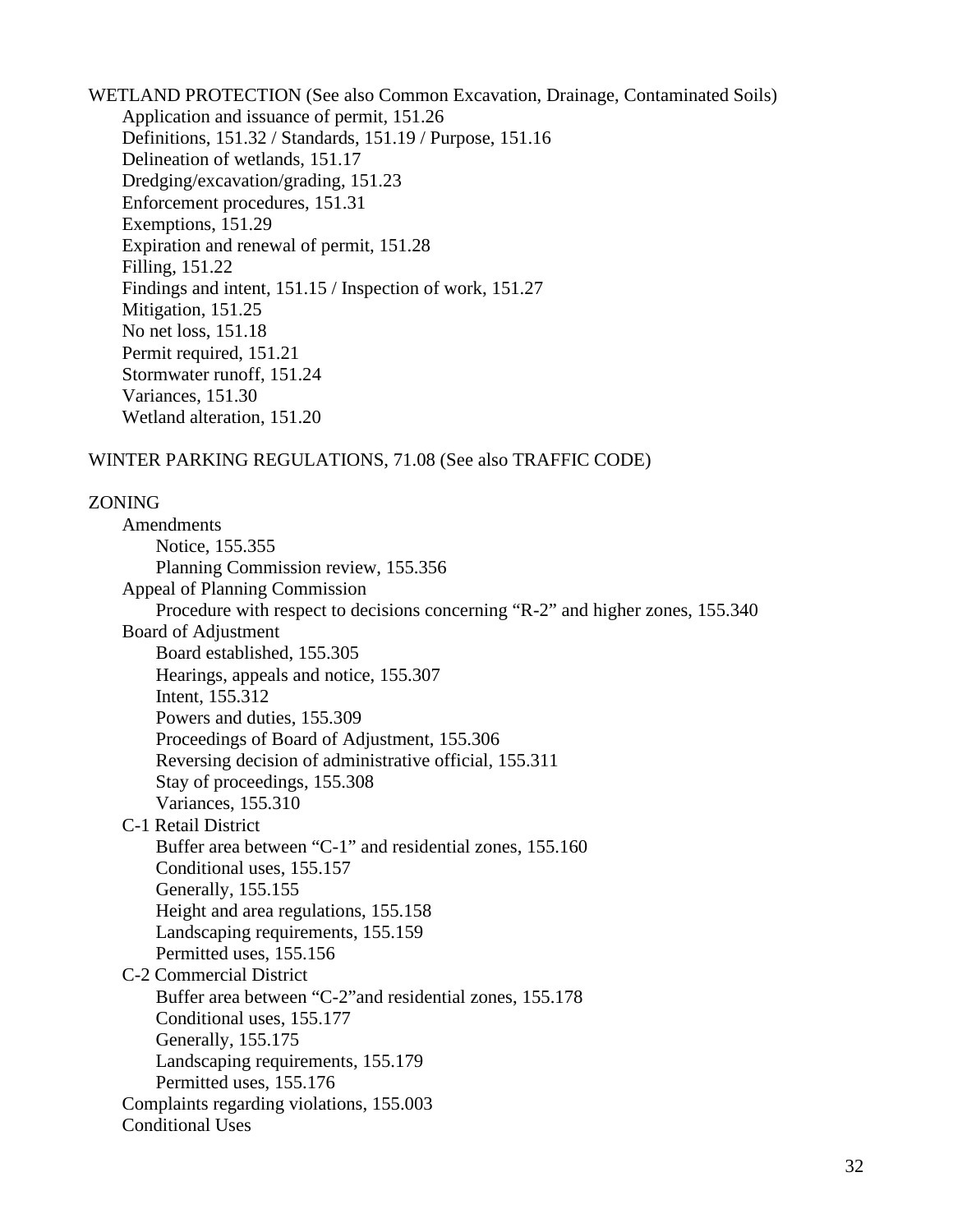ZONING (Cont'd) Compliance, 155.272 Manufactured housing park, 155.275 Permit from City Council, 155.270 Procedure for hearing, 155.276 Protections required, 155.274 Study and report by Planning Commission, 155.271 Uses enumerated, 155.273 Definitions, 155.001 Enforcement- Building Inspector, 155.290 Establishment of Districts Application for district regulations, 155.018 Districts enumerated, 155.019 Official zoning map, 155.015 Replacement of official zoning map, 155.016 Rules for interpretation of district boundaries, 155.017 Fees, Charges and Expenses Schedule of fees, charges and expenses, 155.325 Height and Area Requirements Access, 155.039 Accessory buildings, 155.038 Allowable percentage of lot coverage, 155.031 Exceptions for front yard, 155.033 Exceptions for height, 155.032 Exceptions for lot area per family, 155.036 Exceptions for rear yard, 155.035 Exceptions for side yards, 155.034 Fences, walls and hedges, 155.037 Standards, 155.030 Industrial District Buffer area between "I" and residential zones, 155.193 Generally, 155.190 Landscaping requirements, 155.192 Permitted uses, 155.191 Nonconforming Uses and Structures Nonconforming lots of record, 155.251 Nonconforming structures, 155.253 Nonconforming uses of land, 155.252 Nonconforming uses of structures or of structures and premises in combination, 155.254 Nonconformities, 155.250 Repairs and maintenance, 155.255 O/R Open Space/Recreational District Conditional use permit process, 155.052 Generally, 155.050 Minimum parcel size, 155.053 Permitted uses, 155.051 Off-Street Parking Buffer area between commercial or industrial zones and residential zones, 155.213 Grandfathering of nonconforming parking, downtown area, 155.214